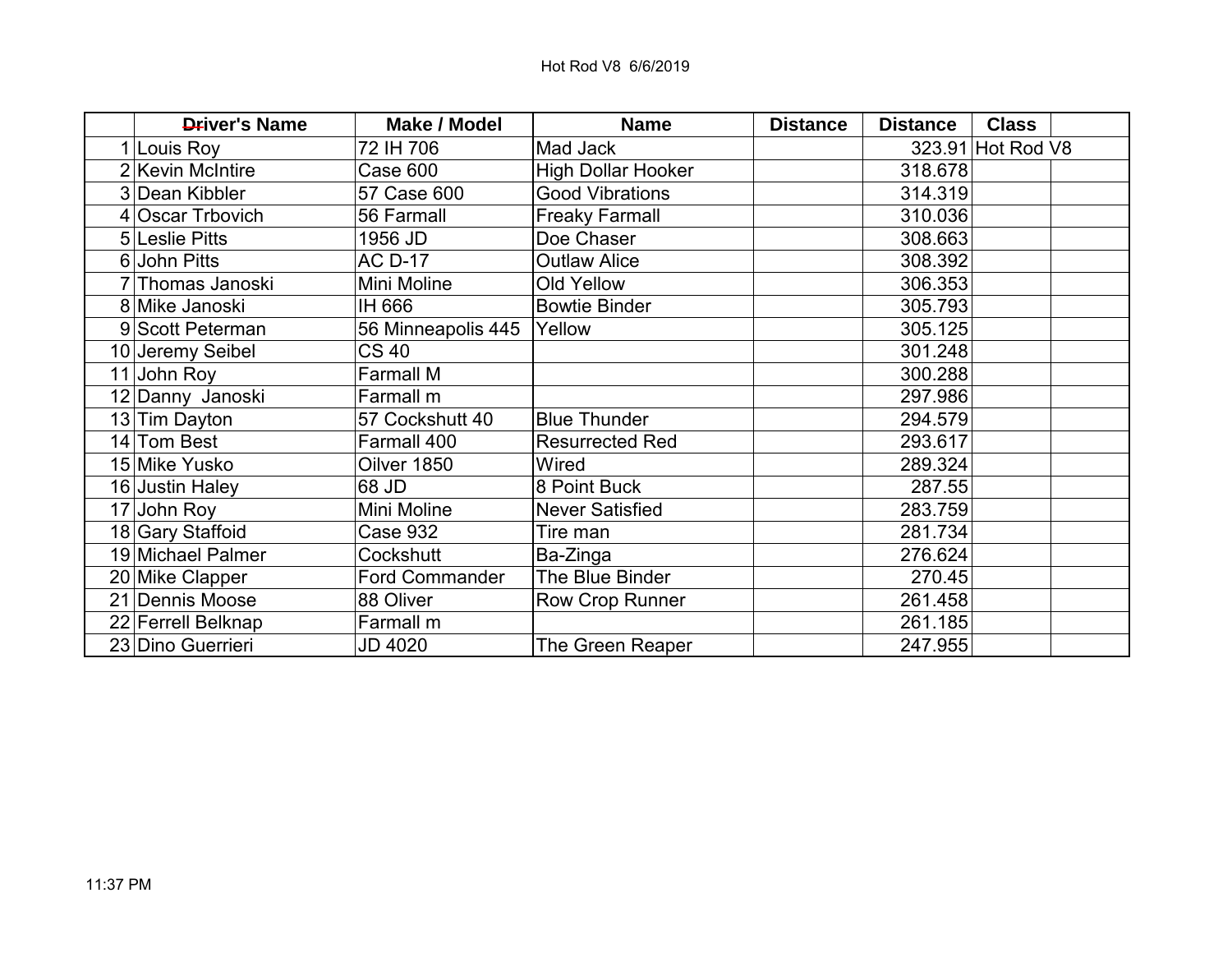|      | <b>Driver's Name</b>   | <b>Make / Model</b> | <b>Name</b>                | <b>Distance</b> | <b>Distance</b> | <b>Class</b>              |  |
|------|------------------------|---------------------|----------------------------|-----------------|-----------------|---------------------------|--|
|      | <b>Branden Defrank</b> | 2003 GMC            | DeFrank & Son Autobody     |                 |                 | 331.871 2.5 Diesel Trucks |  |
|      | 2 Bill Danfer          | 03 Chevy            | Punisher                   |                 | 328.049         |                           |  |
|      | 3 Chris Baer           | 06 Dodge            | The Rowdy Ram              |                 | 320.397         |                           |  |
|      | 4 John Harrison        | 98 Dodge            | <b>Bulls Eye</b>           |                 | 318.543         |                           |  |
|      | 5 Dale Bennett         | 2004 Chevy          | <b>Social Security</b>     |                 | 317.87          |                           |  |
|      | 6 Eric Gentnry         | 96 Dodge            | Mini Mongrel               |                 | 315.173         |                           |  |
|      | 7 Jesse Warren         | 06 Ford             |                            |                 | 313.396         |                           |  |
|      | 8 Aaron Kopta          | <b>2004 Ford</b>    | <b>Rusty Hooker</b>        |                 | 306.937         |                           |  |
|      | 9 Brain Miller         | 02 GMC              | <b>Miller Pulling Team</b> |                 | 298.652         |                           |  |
|      | 10 Terry Robert        | 07 Chevy            | <b>Blackout</b>            |                 | 296.966         |                           |  |
| 11   | Brain Duran            | 93 Dodge            |                            |                 | 280.039         |                           |  |
|      | 12 Cody Dean           | 03 Ford             | <b>Always Something</b>    |                 | 260.32          |                           |  |
|      | 13 Mark Simolen        | 98 Dodge            | <b>Just Nut-N-Bolts</b>    |                 | 248.218         |                           |  |
|      | 14 Dakato Metalik      | 06 Chevy            |                            |                 | 217.669         |                           |  |
|      | 15 Matt Harrison       | 2006 Ford           | <b>General Nightmare</b>   |                 | 138.135         |                           |  |
|      | 16 Matt Thomas         | 06 Chevy            | <b>Constant Chaus</b>      |                 | 112.885         |                           |  |
|      | 17 Richard Gall Jr.    | 2003 Ford           | Night Train                |                 | 74.723          |                           |  |
|      | 18 Coty Burkhurt       | 97 Dodge            | <b>Fire Power</b>          |                 | 13.923          |                           |  |
|      | 19 Jeremy Davis        | 2006 Dodge          | Straight of the Farm       |                 | 11.514          |                           |  |
| lexb | Thomas Bohaquist       | Chevy               | <b>Bonomax</b>             |                 | 281.219         |                           |  |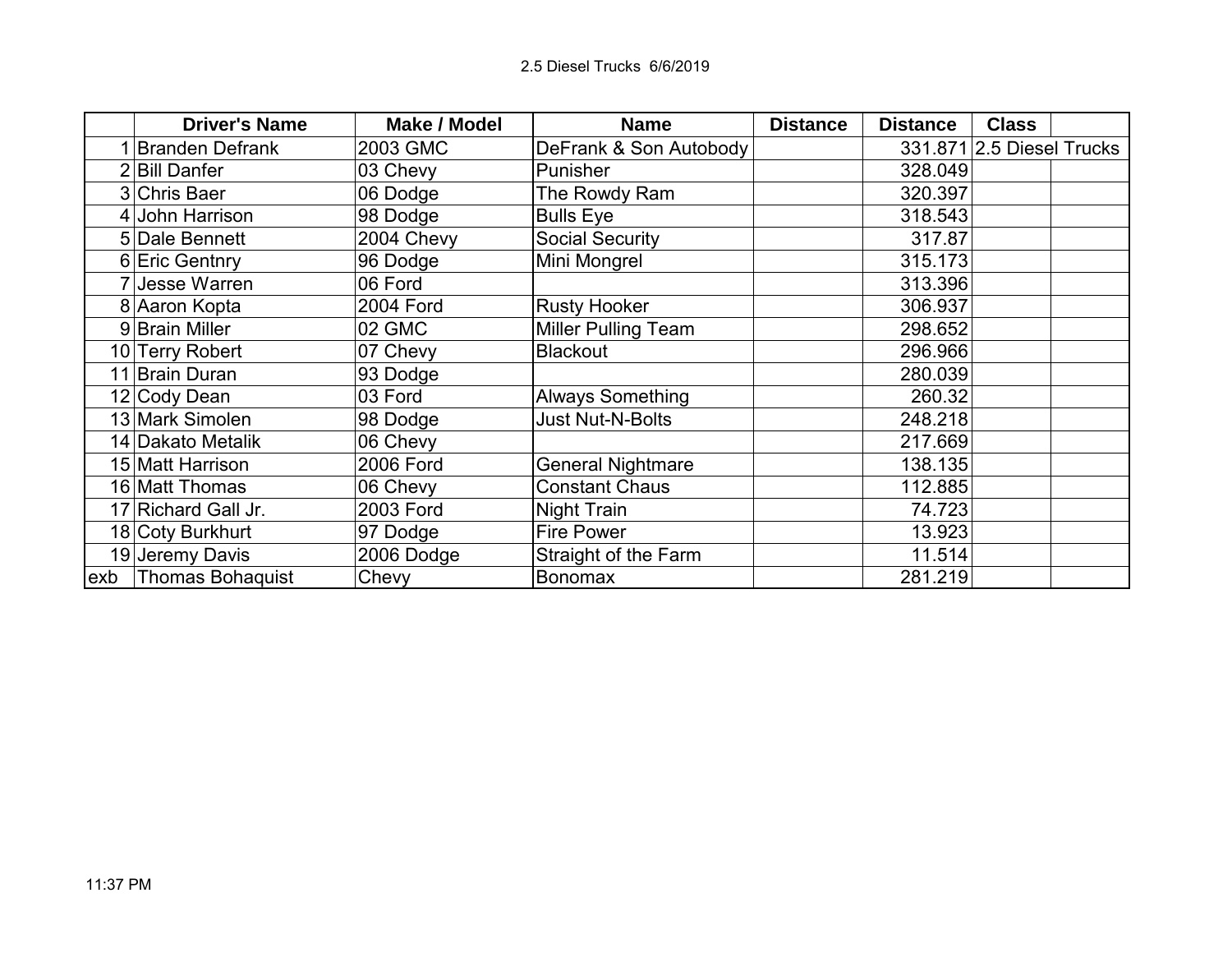| <b>Driver's Name</b> | Make / model     | <b>Name</b>              | <b>Distance</b> | <b>Distance</b> | <b>Class</b>               |  |
|----------------------|------------------|--------------------------|-----------------|-----------------|----------------------------|--|
| <b>Allen Heasley</b> | 69 IH 856        | Tin Man                  |                 |                 | 314.859 Classic Super Stoc |  |
| 2 David Spillman     | 69 JD 4520       | <b>Smokin Ace</b>        |                 | 308.748         |                            |  |
| 3 Matt Spillman      | JD 4520          | <b>Shell Shocked</b>     |                 | 306.441         |                            |  |
| 4 Jack Giulitto      | IH 966           | <b>Buckeye Binder</b>    |                 | 303.995         |                            |  |
| 5 John Rose          | <b>AC D-21</b>   | <b>Sluty Allis</b>       |                 | 303.285         |                            |  |
| 6 Sam Kitzmiller     | JD               | <b>New Generation I</b>  |                 | 299.396         |                            |  |
| 7 Tucker Urban       | <b>AC 220</b>    |                          |                 | 293.846         |                            |  |
| 8 Brain Voytek       | JD               |                          |                 | 289.79          |                            |  |
| 9 John Stanley       | JD               | <b>Green Broke Deere</b> |                 | 289.097         |                            |  |
| 10 Jeremiah Shipley  | <b>Case 1070</b> | Young Gun                |                 | 288.925         |                            |  |
| 11 Rose Palmer       | JD               | <b>First Due</b>         |                 | 281.742         |                            |  |
| 12 Michael Page      | 69 JD 4520       | The Deomnstrator         |                 | 113.613         |                            |  |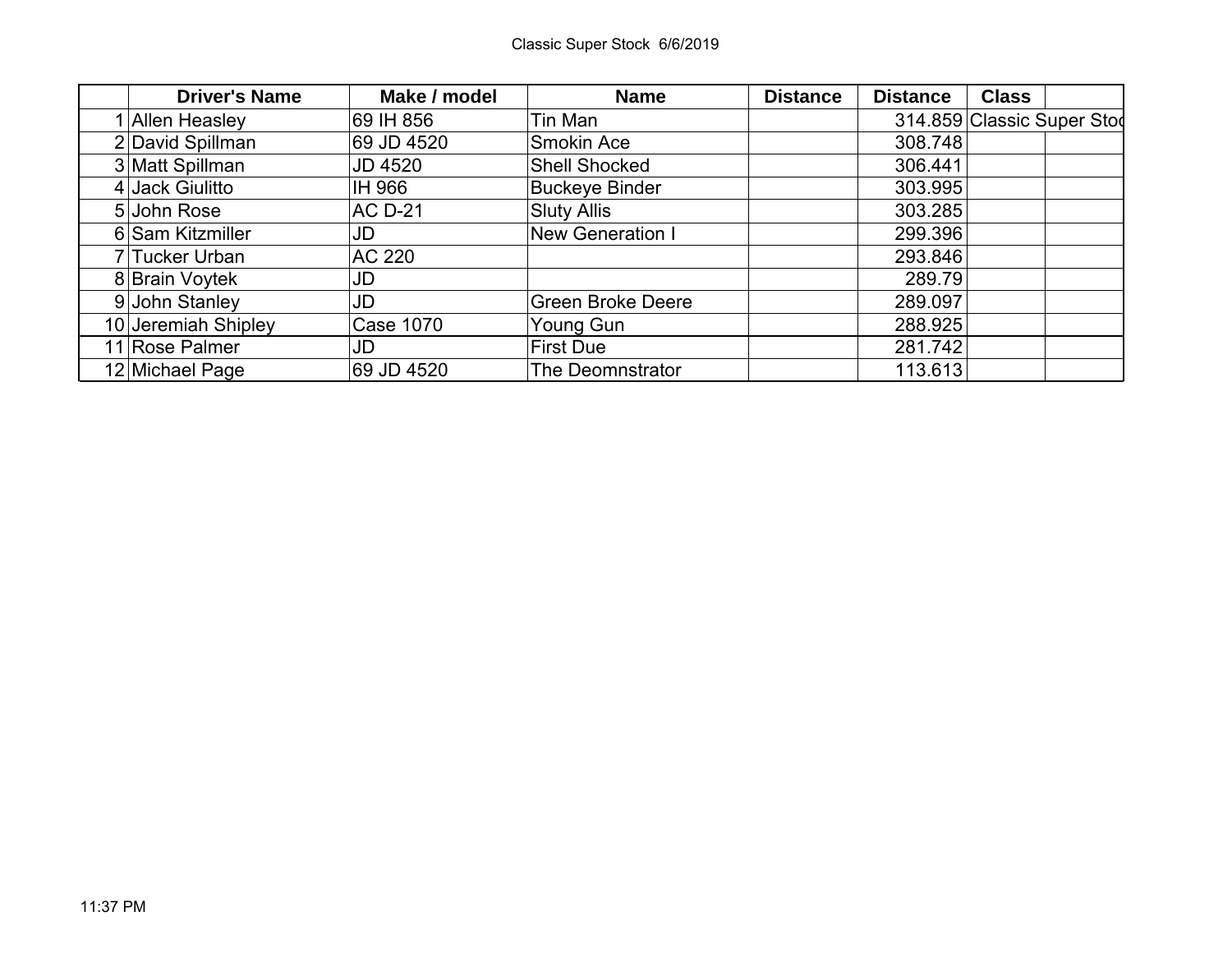| <b>Driver's Name</b> | Make / model | <b>Name</b>                 | <b>Distance</b> | <b>Distance</b> | <b>Class</b>           |  |
|----------------------|--------------|-----------------------------|-----------------|-----------------|------------------------|--|
| John A. Humpe        | 06' Chevy    | <b>Causing Trouble</b>      |                 |                 | 327.87 3.0 Smooth Bore |  |
| 2 Josh Hayes         | 05 Chevy     | The Cure                    |                 | 320.59          |                        |  |
| 3 Lukas Hindman      | 96 Dodge     | Joint Custody               |                 | 320.24          |                        |  |
| 4 Charlie Reckart    | 99 Dodge     | <b>Aint Cheating Yet</b>    |                 | 316.5           |                        |  |
| 5 Greg Young         | 01 Dodge     | Patriot                     |                 | 308.51          |                        |  |
| 6 Hunter Snyder      | 69 Chevy     | 300 & Change                |                 | 308.02          |                        |  |
| Jeff Rulman          | 96 Dodge     | Down Pour                   |                 | 306.09          |                        |  |
| 8 Zach Pickerd       | 98 Dodge     | Ripcord                     |                 | 304.1           |                        |  |
| 9 Dane Kick          | 48 Ford      | 48 Special                  |                 | 302.3           |                        |  |
| 10 John Atzrott      | 01 Dodge     | Mongrel                     |                 | 299.85          |                        |  |
| 11 Dominic Gambino   | 97 Dodge     | <b>Brothers Diesel</b>      |                 | 296.6           |                        |  |
| 12 Aaron Flouell     | 94 Dodge     | <b>Under New Management</b> |                 | 274.25          |                        |  |
| 13 Zach McClellan    | 01 Dodge     | <b>Midnight Magic</b>       |                 | 74.655          |                        |  |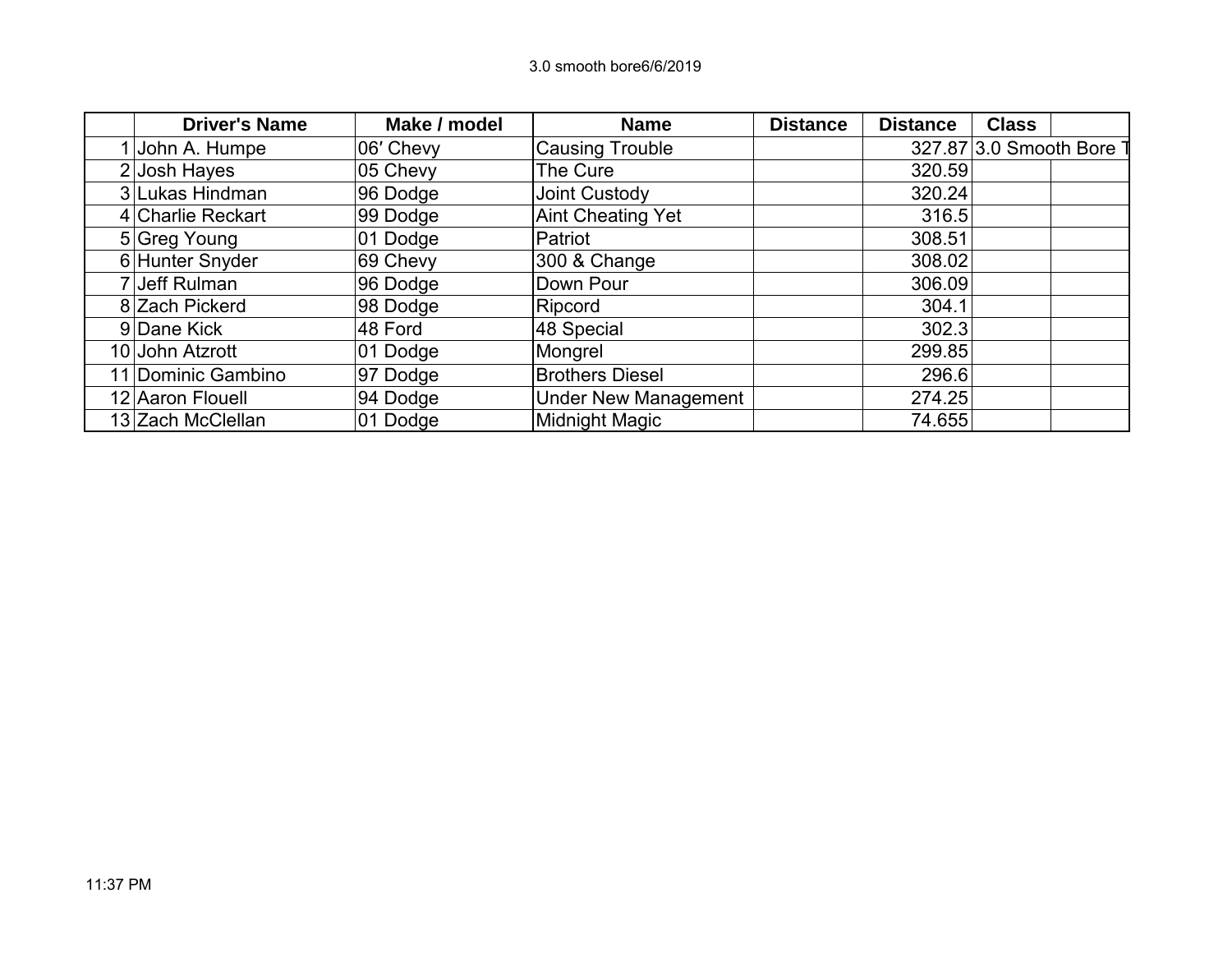| <b>Driver's Name</b>  | <b>Make / Model</b> | <b>Name</b>               | <b>Distance</b> | <b>Distance</b><br><b>Class</b> |  |
|-----------------------|---------------------|---------------------------|-----------------|---------------------------------|--|
| I Shane McFarland     | 72 Deere            | Putt 'n' Buck             |                 | 330.26 Hot Farm                 |  |
| 2 Mark Sindlinger     | 68 Ford             | Babe                      |                 | 325.24                          |  |
| 3 Daniel Peterson     | 8600Ford            | Papa Pete                 |                 | 309.96                          |  |
| $4$ Jesse Lilley      | IH 966              | Leadfoot                  |                 | 289.8                           |  |
| 5 Ron Bowser          | 1984 JD             | <b>Always Deer Season</b> |                 | 282.96                          |  |
| 6 Alen Martin         | farmall             | Double take               |                 | 276.76                          |  |
| 7 Randy Wargo         | IH 1066             |                           |                 | 139.66                          |  |
| 8 Gary Reinsel        | ΙH                  | The Wholley Terror        |                 | 42.14                           |  |
| 9 Alex Custead        | <b>1968 Ford</b>    |                           |                 | 4                               |  |
| <b>EXB Josh Bugay</b> | IH 1066             |                           |                 | 277.716                         |  |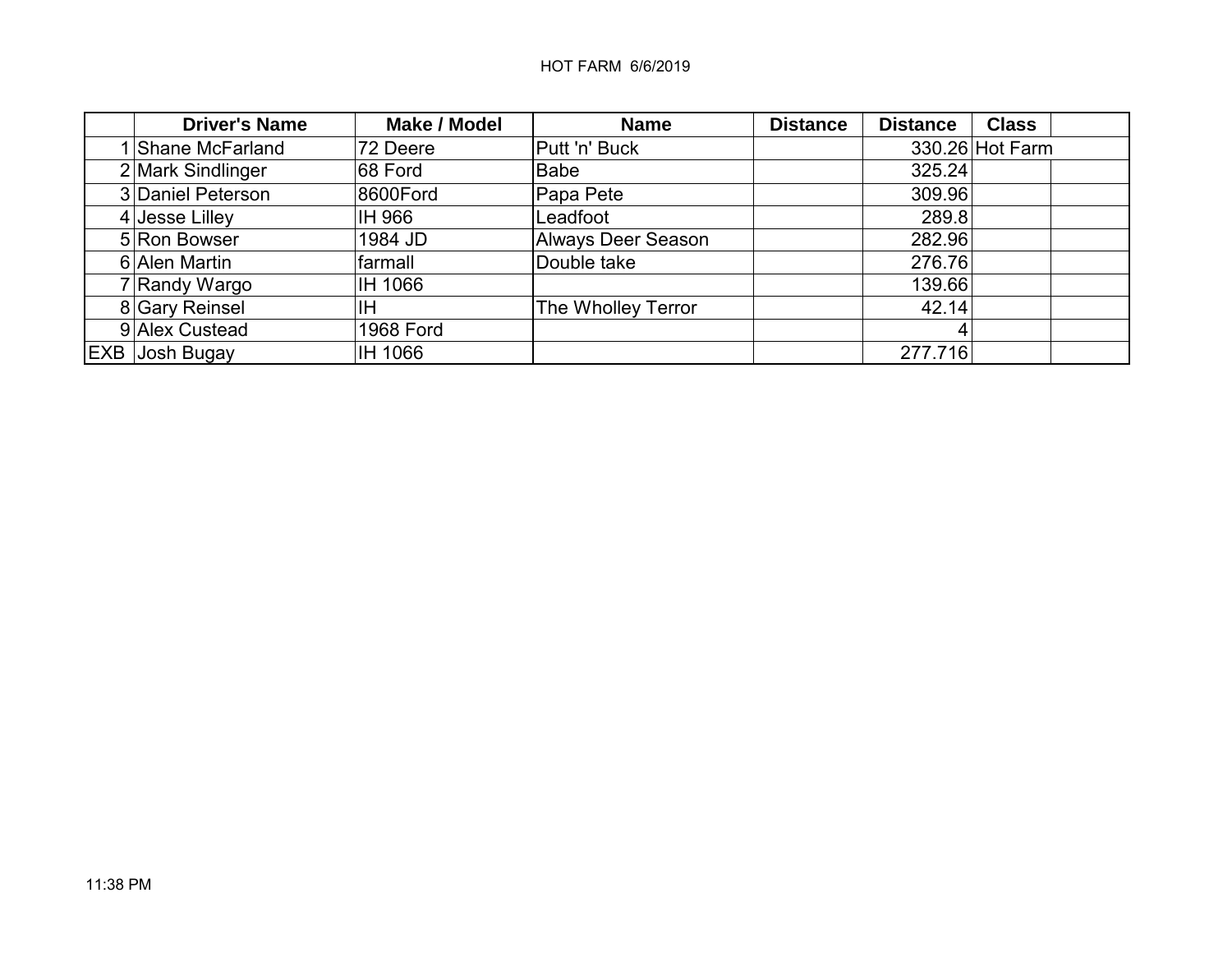## RWYB6/6/2019

| <b>Driver's Name</b> | Make / model     | <b>Name</b>                | <b>Distance</b> | <b>Distance</b> | <b>Class</b> |
|----------------------|------------------|----------------------------|-----------------|-----------------|--------------|
| 1 Jon Waskob         | 94 Dekalb        | Rollin' Coal               |                 | 321.25 RWYB     |              |
| 2 Cliff Carnes       | 01 Dodge         | Carnage                    |                 | 313.29          |              |
| 3 Kelly Giltinan     | <b>1955 Ford</b> | <b>Bull Headed</b>         |                 | 308.427         |              |
| 4 Justin Garwood     | 01 Dodge         | Goat on a rope             |                 | 308.42          |              |
| 5 Jerry Berghoff     | 72 Chevy         | Attitude Adjuster Reloaded |                 | 306.96          |              |
| 6 Lester Bates       | <b>2012 Ford</b> | <b>Completely Nuts</b>     |                 | 306.39          |              |
| 7 Calvin Miller      | 2002 Dodge       | Runnin' In the Red         |                 | 300.78          |              |
| 8 Jake Slingluff     | Dodge            | Pocket Change              |                 | 300.7           |              |
| 9 Doug Martin        | 78 Chevy         | Huffmansauto.com           |                 | 285.7           |              |
| 10 Jesse Warren      | 2005 Ford        | <b>Shark Bait</b>          |                 | 277.94          |              |
| 11 Justin Rine       | 1933 Willys      | <b>Blown Income</b>        |                 | 274.48          |              |
| 12 Shane Fleck       | 03 Dodge         |                            |                 | 266.38          |              |
| 13 Austin Albrecht   | 1979 Chevy       | <b>Fully Justified</b>     |                 | 262.02          |              |
| 14 Dan Constantine   | 98 Dodge         | Lost & Forgotten           |                 | 0               |              |
|                      |                  |                            |                 |                 |              |
|                      |                  |                            |                 |                 |              |
|                      |                  |                            |                 |                 |              |
|                      |                  |                            |                 |                 |              |
|                      |                  |                            |                 |                 |              |
|                      |                  |                            |                 |                 |              |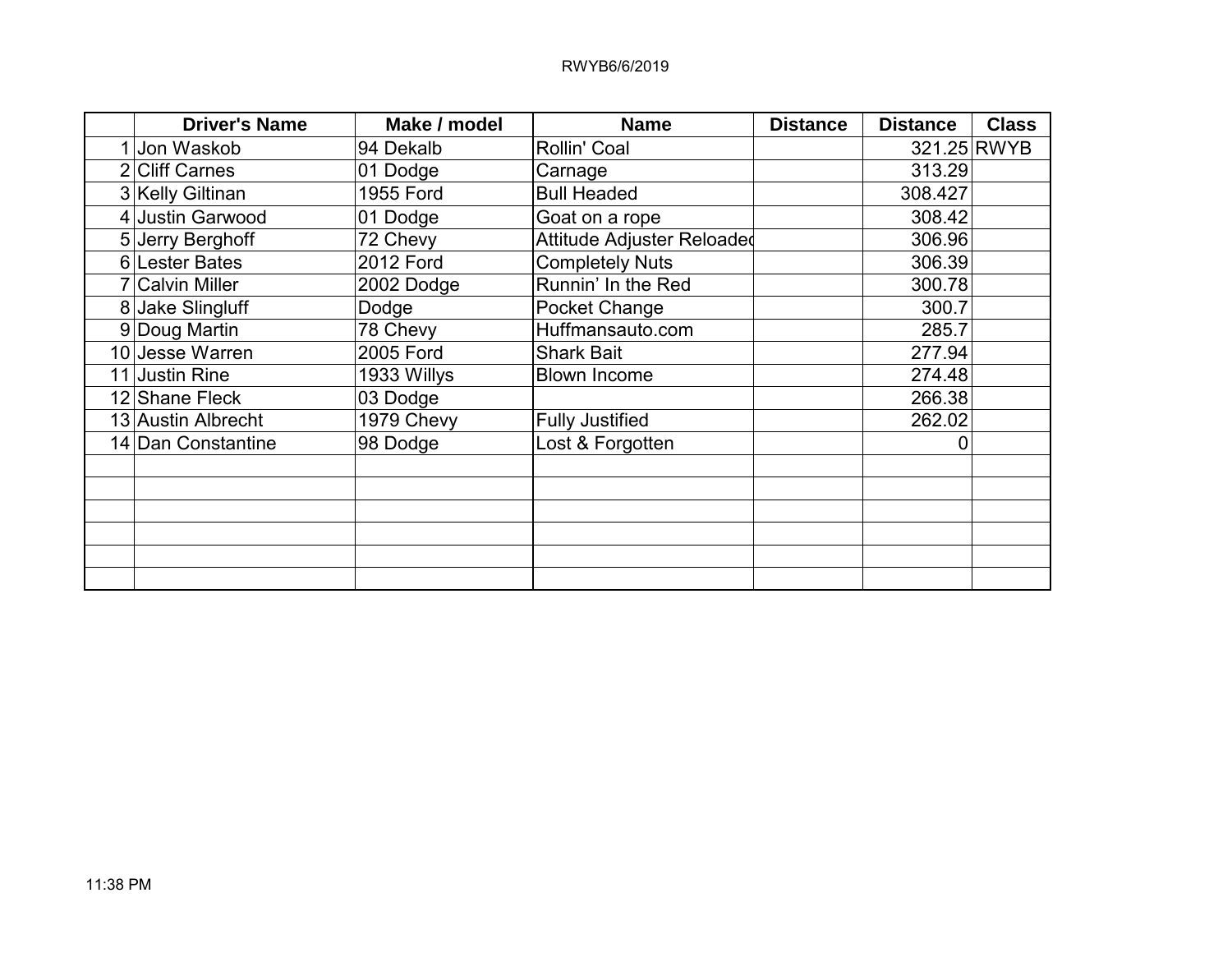## BIG RIGS 6/6/2019

| <b>Driver's Name</b> | Make / Model | <b>Name</b>        | <b>Distance</b> | <b>Distance</b> | <b>Class</b>    |
|----------------------|--------------|--------------------|-----------------|-----------------|-----------------|
| 1 Justin Fredo       |              | ∣Cat Scratch Fever |                 |                 | 336.99 Big Rigs |
| 2 Kenda Dauer        | ∣88 mack     | Unleashed          |                 | 298.4           |                 |
| 3 Jeff Lautanen      | 98 Peterbilt | Moody Blue         |                 | 216.312         |                 |
| 4 Vinnie Giulitto    |              |                    |                 | 188.491         |                 |
| 5 Sondra Rogers      | 86 Mack      | Unpredictable      |                 | 11.441          |                 |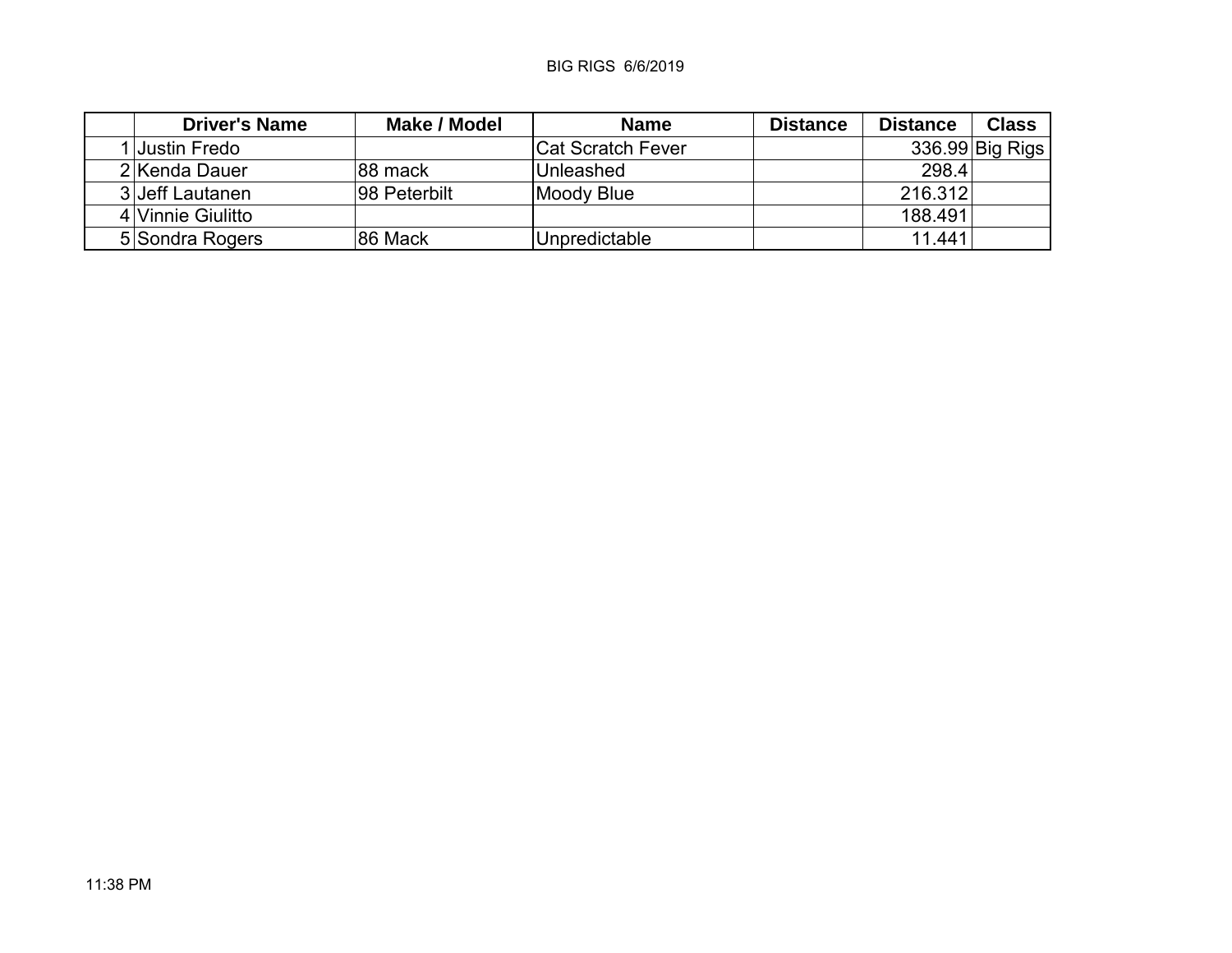| <b>Driver's Name</b> | Make / model     | <b>Name</b>        | <b>Distance</b> | <b>Distance</b> | <b>Class</b>           |
|----------------------|------------------|--------------------|-----------------|-----------------|------------------------|
| 1 Mark Huck          | 71 Deuts         | Second hand smoke  |                 |                 | 321.549 LL Super Stock |
| 2 Jake Huffman       | 1963 Oliver 1600 | <b>Pull Dancer</b> |                 | 311.831         |                        |
| 3 Sam Stoner         | 1967 AC          | <b>Relentless</b>  |                 | 308.826         |                        |
| 4 Mike Monreal       | 1956 IH 460      |                    |                 | 131.849         |                        |
| 5 Mark Cooper        | 1974 oliver 1955 |                    |                 | 7.7779          |                        |
| $6$ Phil Metz        | Deutz            | Undocumeted        |                 | 7.32            |                        |
|                      |                  |                    |                 |                 |                        |
|                      |                  |                    |                 |                 |                        |
|                      |                  |                    |                 |                 |                        |
|                      |                  |                    |                 |                 |                        |
|                      |                  |                    |                 |                 |                        |
|                      |                  |                    |                 |                 |                        |
|                      |                  |                    |                 |                 |                        |
|                      |                  |                    |                 |                 |                        |
|                      |                  |                    |                 |                 |                        |
|                      |                  |                    |                 |                 |                        |
|                      |                  |                    |                 |                 |                        |
|                      |                  |                    |                 |                 |                        |
|                      |                  |                    |                 |                 |                        |
|                      |                  |                    |                 |                 |                        |
|                      |                  |                    |                 |                 |                        |
|                      |                  |                    |                 |                 |                        |
|                      |                  |                    |                 |                 |                        |
|                      |                  |                    |                 |                 |                        |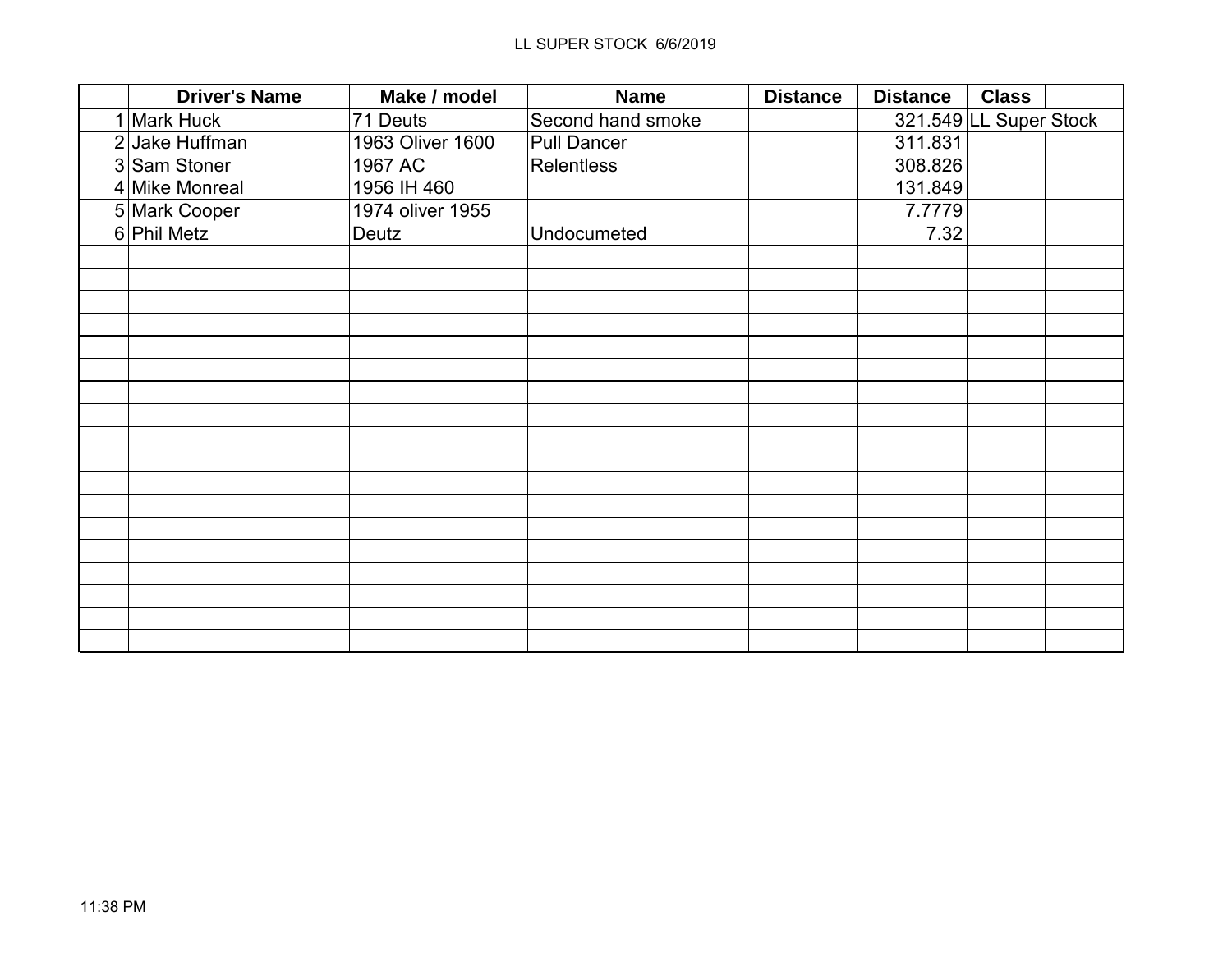| <b>Driver's Name</b>   | Make / model     | <b>Name</b>             | <b>Distance</b> | <b>Distance</b> | <b>Class</b>     |
|------------------------|------------------|-------------------------|-----------------|-----------------|------------------|
| <b>Rob Nowell</b>      | 98 Dodge         |                         |                 |                 | 318.7 Work Stock |
| 2 Joey Adelman         | 04Chevy          |                         |                 | 316.152         |                  |
| 3 Steve Youn           | $15$ gmc         |                         |                 | 305.104         |                  |
| $4 Greg$ Fritter       | 05 Dodge         |                         |                 | 304.678         |                  |
| 5 Todd Arnold          | 01 Chevy         | <b>Sneaky Secret</b>    |                 | 302.235         |                  |
| 6 Tom Bonaquist        | 01 Gmc           | bonomax                 |                 | 301.001         |                  |
| 7 Doug Wilson          | 03 Ford          |                         |                 | 288.169         |                  |
| 8 Jason Fields         | 01 Ford          |                         |                 | 274.884         |                  |
| 9 Zachary Noday        | 13 ford          |                         |                 | 272.764         |                  |
| 10 Bert Policheng      | 14 Ford          |                         |                 | 272.46          |                  |
| 11 Jake Kreierhoff     | 10 Dodge         |                         |                 | 269.625         |                  |
| 12 Scott Klem          | 15 Ford          |                         |                 | 265.478         |                  |
| 13 Alen Broadwater     | 11 Ram           |                         |                 | 250.704         |                  |
| 14 Brennon Crawford    | 04 Chevy         |                         |                 | 245.849         |                  |
| 15 Logah Zuponcic      | 14 Dodge         |                         |                 | 231.586         |                  |
| 16 Aaron Griffin       | 03 Dodge         |                         |                 | 219.223         |                  |
| 17 Dakota Roosa        | 01 dodge         |                         |                 | 212.631         |                  |
| 18 Ryan Sutton         | 07 chevy         |                         |                 | 200.082         |                  |
| 19 Philip Shedler      | 2003 Chevy       |                         |                 | 147.39          |                  |
| 20 Cris Goult          | 99 Dodge         | <b>Smoke Damage</b>     |                 | 143.199         |                  |
| 21 Jerrmy Cahr         | 97 Dodge         |                         |                 | 120.312         |                  |
| 22 Caleb Weisenstein   | 98 Dodge         | <b>Cummin- get Some</b> |                 | 3.098           |                  |
| <b>EXB Cody Barnes</b> | <b>2000 Ford</b> | <b>Flight Risk II</b>   |                 | 272.986         |                  |
| exb   Matt Thomas      | 06 chevy         | <b>Constant Chaos</b>   |                 | 235.462         |                  |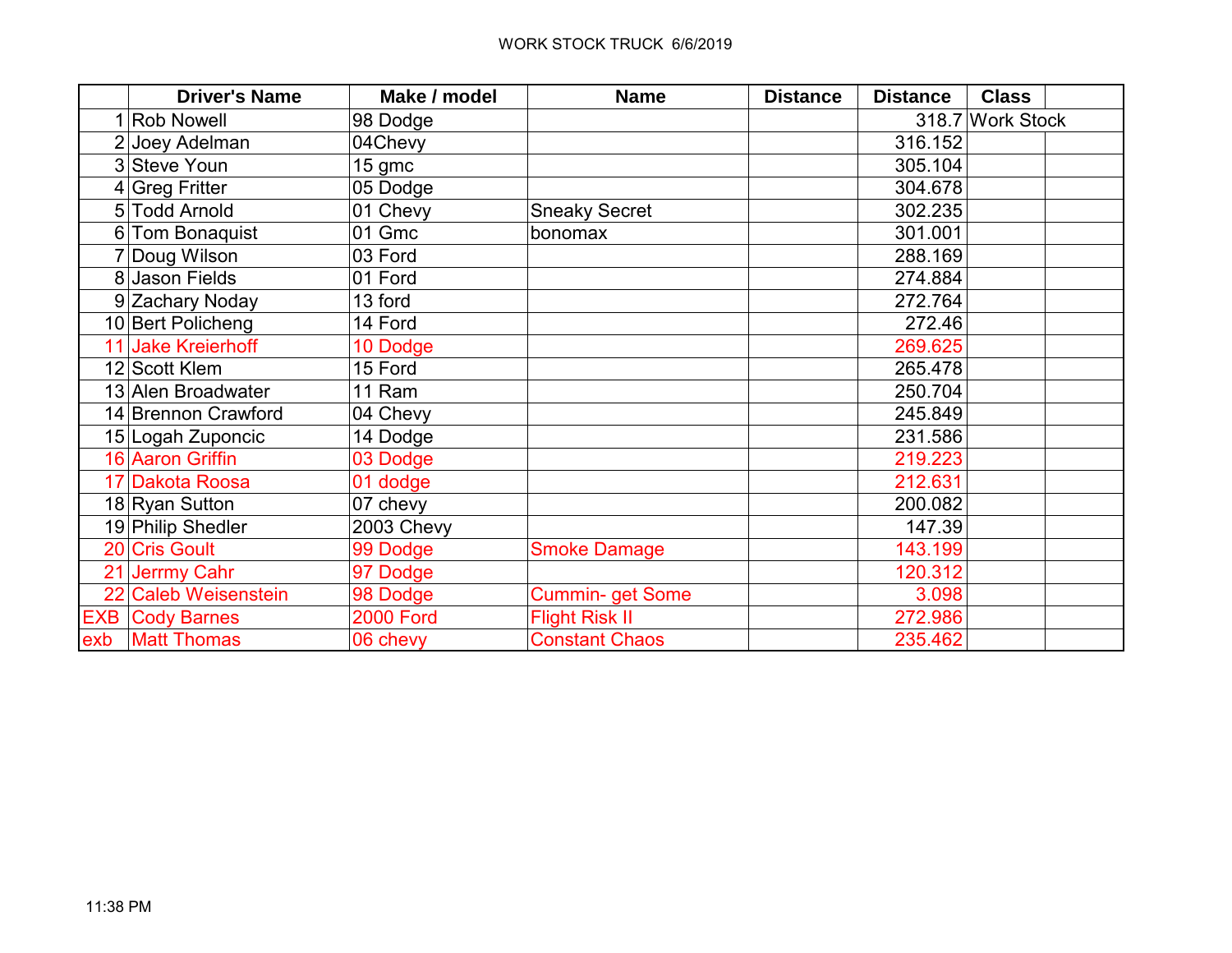| <b>Driver's Name</b>  | <b>Make / Model</b>   | <b>Name</b>                              | <b>Distance</b> | <b>Distance</b> | <b>Class</b>       |  |
|-----------------------|-----------------------|------------------------------------------|-----------------|-----------------|--------------------|--|
| <b>Kevin McIntire</b> | Case 600              | <b>High Dollar Hooker</b>                |                 |                 | 289.434 Hot Rod V8 |  |
| 2 Louis Roy           | 72 IH 706             | Mad Jack                                 |                 | 284.574         |                    |  |
| 3 Oscar Trbovich      | 56 Farmall            | <b>Freaky Farmall</b>                    |                 | 283.494         |                    |  |
| 4 Tim Dayton          | 57 Cockshutt 40       | <b>Blue Thunder</b>                      |                 | 282.78          |                    |  |
| 5 DJ Mercer           | Mini Moline           | <b>Old Yellow</b>                        |                 | 282.044         |                    |  |
| $6$ John Roy          | <b>Farmall M</b>      | TheRoy Toy                               |                 | 280.724         |                    |  |
| 7 Mike Janoski        | IH 666                | <b>Bowtie Binder</b>                     |                 | 280.695         |                    |  |
| 8 Dean Kibbler        | 57 Case 600           | <b>Good Vibrations</b>                   |                 | 280.467         |                    |  |
| 9 John Pitts          | <b>AC D-17</b>        | <b>Outlaw Alice</b>                      |                 | 279.024         |                    |  |
| 10 Leslie Pitts       | 1956 JD               | Doe Chaser                               |                 | 278.861         |                    |  |
| 11 Dan Janoski        | Farmall               | The "M'                                  |                 | 275.251         |                    |  |
| 12 Jim Nugent         |                       | Wired                                    |                 | 274.728         |                    |  |
| 13 Jeremy Seibel      | 52 COCKSHOT 40        |                                          |                 | 274.006         |                    |  |
| 14 Scott Peterman     | 56 Minneapolis 445    | Yellow                                   |                 | 272.067         |                    |  |
| 15 Clay Sinlinger     | <b>Ford 500</b>       | <b>Ripped Up</b>                         |                 | 271.158         |                    |  |
| 16 Tom Best           | Farmall 400           | <b>Resurrected Red</b>                   |                 | 270.35          |                    |  |
| 17 Paul Bowser        | <b>CASE 930</b>       | The Tire Man                             |                 | 265.212         |                    |  |
| 18 Mike Clapper       | <b>Ford Commander</b> | The Blue Binder                          |                 | 261.63          |                    |  |
| 19 Farrell Belknap    | <b>Farmall M</b>      | <b>Farmall Mistress</b>                  |                 | 258.12          |                    |  |
| 20 Dennis Moose       |                       | 1957 Oliver Super 88 Row Crop Roadrunner |                 | 257.364         |                    |  |
| 21 Dino Guerrieri     | <b>JD 4020</b>        | <b>The Green Reaper</b>                  |                 | 256.084         |                    |  |
| 22 Jasom Pitts        |                       | <b>Lol Red Cockshutt</b>                 |                 | 250.819         |                    |  |
| 23 Tim Hawk           | John Deere            | <b>Darkside Deere</b>                    |                 | 239.507         |                    |  |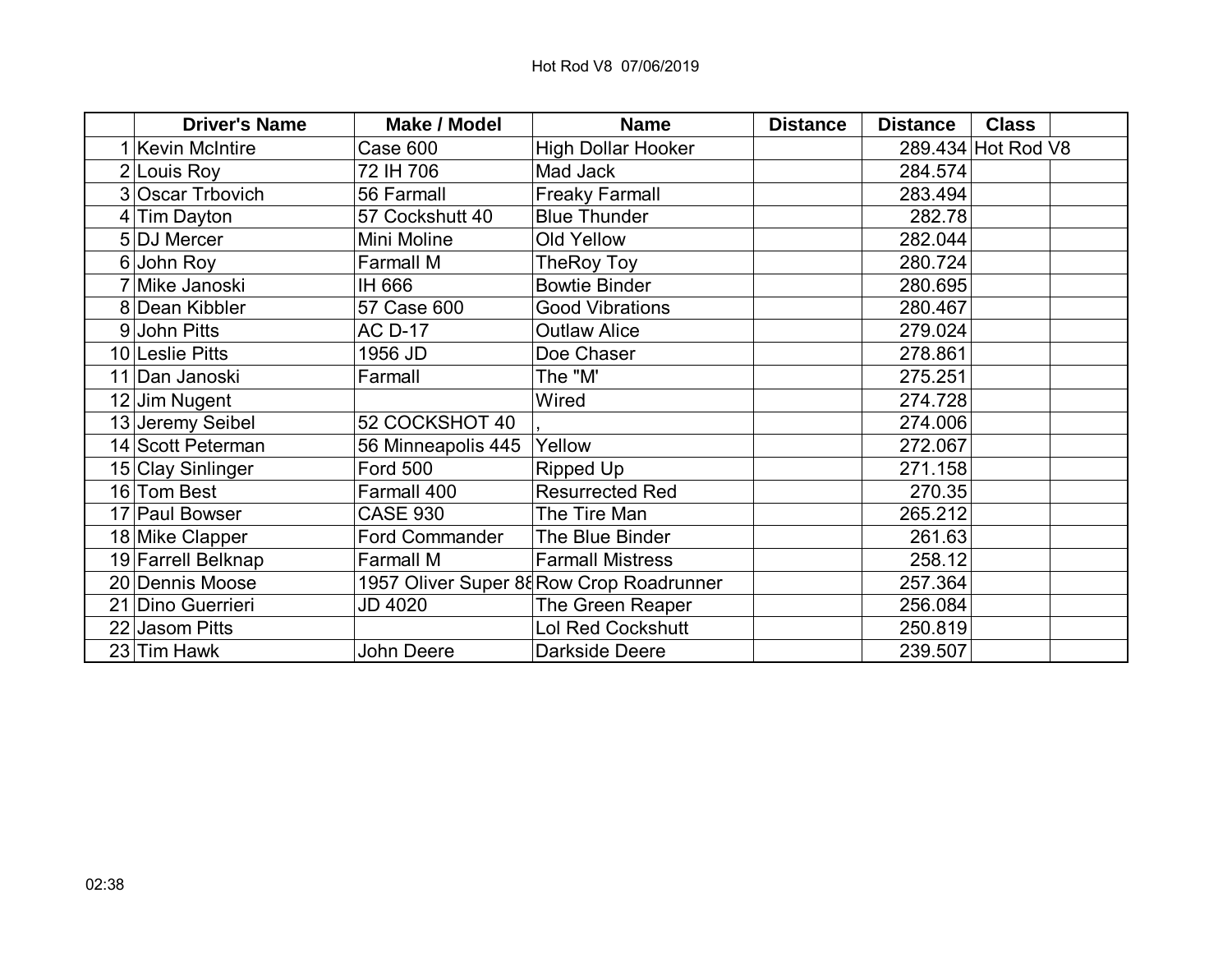| <b>Driver's Name</b> | Make / Model     | <b>Name</b>             | <b>Distance</b> | <b>Distance</b> | <b>Class</b>            |  |
|----------------------|------------------|-------------------------|-----------------|-----------------|-------------------------|--|
| Stoney Crissma       | 2005 Colorado    | Never Enough            |                 |                 | 279.964 4500 ModGas 4x4 |  |
| 2 Brain Shilling     | 2000 Dodge       | <b>All Shook Up</b>     |                 | 276.056         |                         |  |
| 3 Jeff Johnson Jr.   | 1992 Chevy S-10  | Diggin Deep             |                 | 271.129         |                         |  |
| 4 Nick Polka         | 1988 Chevy S-10  | <b>Little Twisted</b>   |                 | 265.288         |                         |  |
| 5 Jeff Johnson Sr    | 1988 S-10 Blazer | <b>White Lightening</b> |                 | 264.914         |                         |  |
| 6 Rich Stewart       | 1984 Toyota      | <b>Nemesis</b>          |                 | 260.509         |                         |  |
| 7 Paul Stillman      | 1998 Dodge       | Playin' Games           |                 | 258.075         |                         |  |
| 8 Tom Emery          | 1985 Chevy       | Neighbor's Complain     |                 | 256.554         |                         |  |
| 9 Jarrett Grimes     | 1985 Chevy       | <b>Truffle Shuffle</b>  |                 | 246.125         |                         |  |
| 10 Nathan Nye Jr.    | 1994 Dodge       | <b>Little Bastard</b>   |                 | 107.953         |                         |  |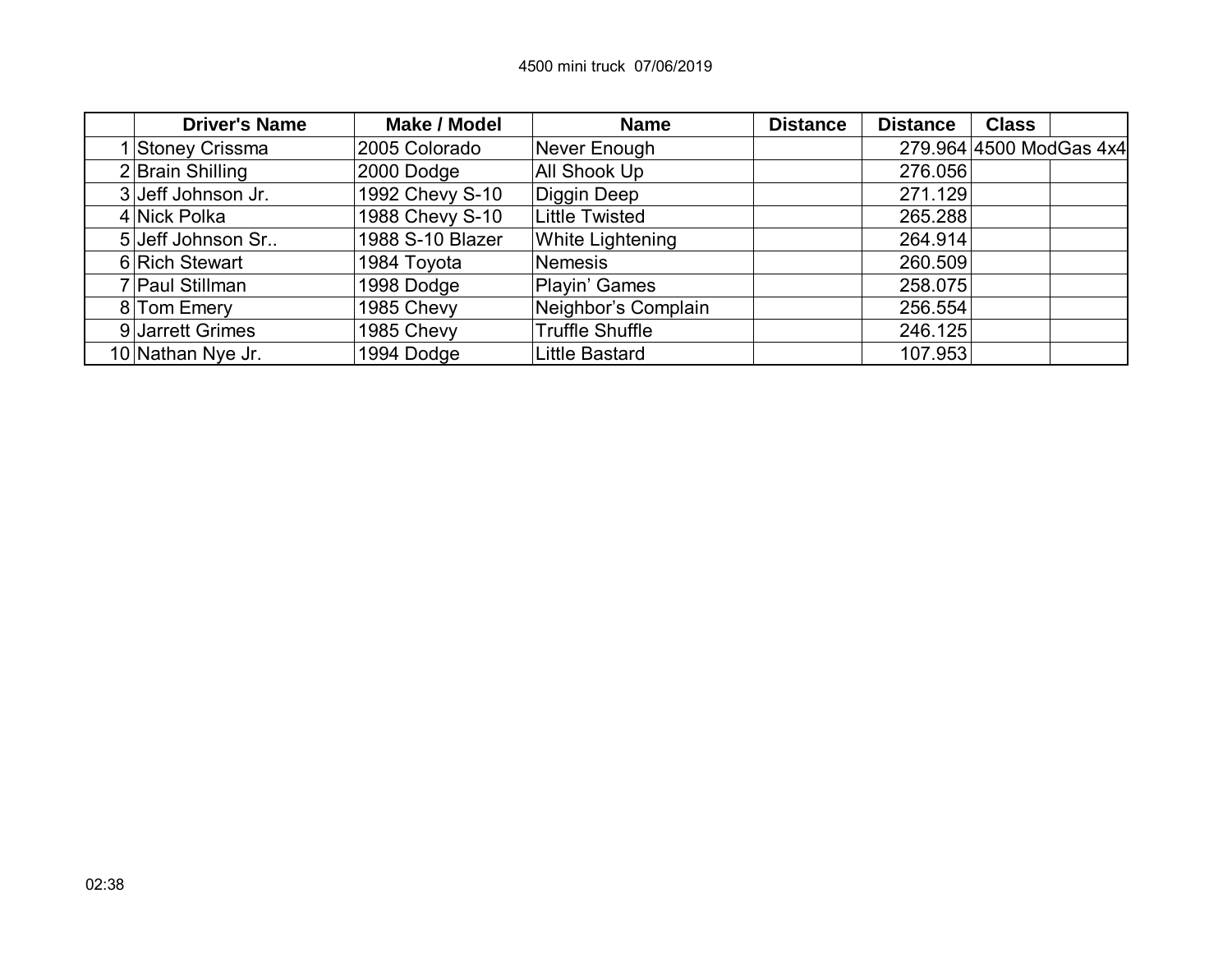| <b>Driver's Name</b> | Make / model     | <b>Name</b>               | <b>Distance</b> | <b>Distance</b> | <b>Class</b> |                          |
|----------------------|------------------|---------------------------|-----------------|-----------------|--------------|--------------------------|
| 1 Greg Ferringer     | JD               | Smokin John               |                 |                 |              | 309.024 Limited Pro/Supe |
| 2 Forrest Kemp       | Ford             | The Nightmare             |                 | 302.051         |              |                          |
| 3 Tim Pugliese       | 67 JD            | <b>Deere Friend</b>       |                 | 299.559         |              |                          |
| 4 Greg Ferringer     | JD               | Still Smokin'             |                 | 299.464         |              |                          |
| 5 Nathan Graham      | New Holland 8970 | <b>Billet Blue</b>        |                 | 297.022         |              |                          |
| 6 Kolt Andreas       | IH 5488          | <b>High Gear</b>          |                 | 296.982         |              |                          |
| Jimmy Williams       |                  | <b>Cattleiial Red</b>     |                 | 293.567         |              |                          |
| 8 Nathan Graham      | <b>Ford 9000</b> | <b>Blue Reaper</b>        |                 | 289.541         |              |                          |
| 9 Jimmy Williams     | Jd 8410          | <b>Green Max</b>          |                 | 288.747         |              |                          |
| 10 Brad McFarland    | JD               | Untamed                   |                 | 286.172         |              |                          |
| 11 Ross Martin       | 92 Case IH       | <b>Runnin Red Warrior</b> |                 | 277.451         |              |                          |
| 12 John Wilkins      | IH 1066          | Shot Gun Red              |                 | 276.346         |              |                          |
| 13 John Kachurik     | IH.              | Strugglin                 |                 | 273.899         |              |                          |
| 14 John Lorenz       | IH 1066          | Chance                    |                 | 273.574         |              |                          |
| 15 Jeff Solloy       | JD               | Saturday Night Hooker     |                 | 273.39          |              |                          |
| 16 Jim Swiontek      | JD               | <b>Buck Up</b>            |                 | 263.101         |              |                          |
| 17 Scott Sanor       | ΙH               | The Red Stallion          |                 | 20.033          |              |                          |
|                      |                  |                           |                 |                 |              |                          |
|                      |                  |                           |                 |                 |              |                          |
|                      |                  |                           |                 |                 |              |                          |
|                      |                  |                           |                 |                 |              |                          |
|                      |                  |                           |                 |                 |              |                          |
|                      |                  |                           |                 |                 |              |                          |
|                      |                  |                           |                 |                 |              |                          |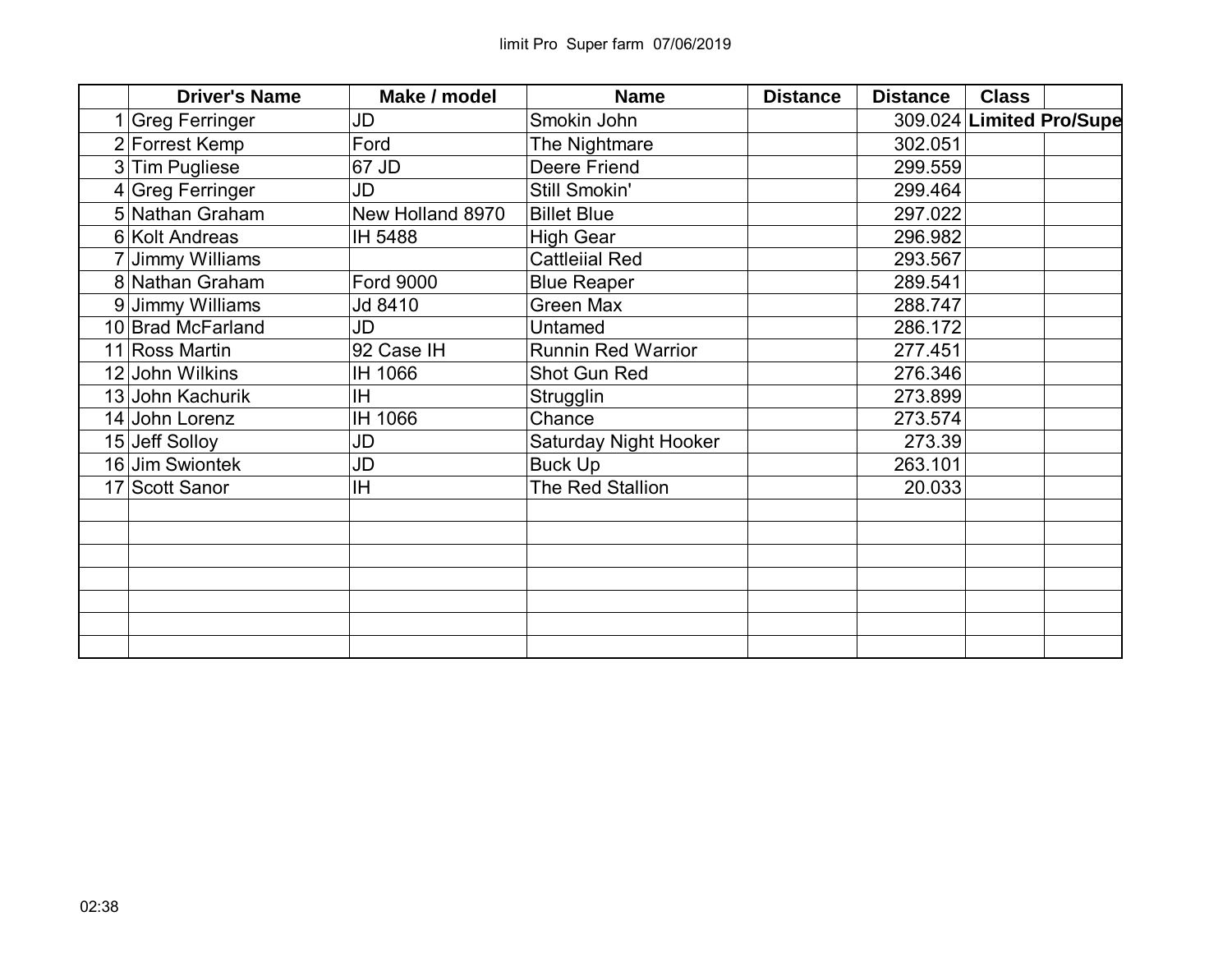| <b>Driver's Name</b>     | Make / model | <b>Name</b>          | <b>Distance</b> | <b>Distance</b> | <b>Class</b>               |  |
|--------------------------|--------------|----------------------|-----------------|-----------------|----------------------------|--|
| <b>Chris Slates</b><br>1 | 05 Dodge     | <b>Going Bad</b>     |                 |                 | 334.836 Cold Street Diesel |  |
| 2 Todd Arnold            | 01 Chevy     | <b>Sneaky Secret</b> |                 | 304.252         |                            |  |
| 3 Logah Zuponcic         | 14 Dodge     |                      |                 | 293.146         |                            |  |
| 4 Ethan Bunker           | 06 chevy     |                      |                 | 288.445         |                            |  |
| 5 Zach Morgan            | 06 chevy     |                      |                 | 287.74          |                            |  |
| 6 Mike Polichena         | 13 Chevy     |                      |                 | 283.791         |                            |  |
| 7 Zach Brannich          | 99 Ford      |                      |                 | 273.023         |                            |  |
| 8 Mitchell Ayers         | 11 Ford      |                      |                 | 272.586         |                            |  |
| Dakota Roosa<br>9        | 01 dodge     |                      |                 | 215.295         |                            |  |
| 10 Linda Fritter         | 05 Chevy     |                      |                 | 112.521         |                            |  |
| Alen Broadwater<br>exb   | 11 Ram       |                      |                 | 290.23          |                            |  |
|                          |              |                      |                 |                 |                            |  |
|                          |              |                      |                 |                 |                            |  |
|                          |              |                      |                 |                 |                            |  |
|                          |              |                      |                 |                 |                            |  |
|                          |              |                      |                 |                 |                            |  |
|                          |              |                      |                 |                 |                            |  |
|                          |              |                      |                 |                 |                            |  |
|                          |              |                      |                 |                 |                            |  |
|                          |              |                      |                 |                 |                            |  |
|                          |              |                      |                 |                 |                            |  |
|                          |              |                      |                 |                 |                            |  |
|                          |              |                      |                 |                 |                            |  |
|                          |              |                      |                 |                 |                            |  |
|                          |              |                      |                 |                 |                            |  |
|                          |              |                      |                 |                 |                            |  |
|                          |              |                      |                 |                 |                            |  |
|                          |              |                      |                 |                 |                            |  |
|                          |              |                      |                 |                 |                            |  |
|                          |              |                      |                 |                 |                            |  |
|                          |              |                      |                 |                 |                            |  |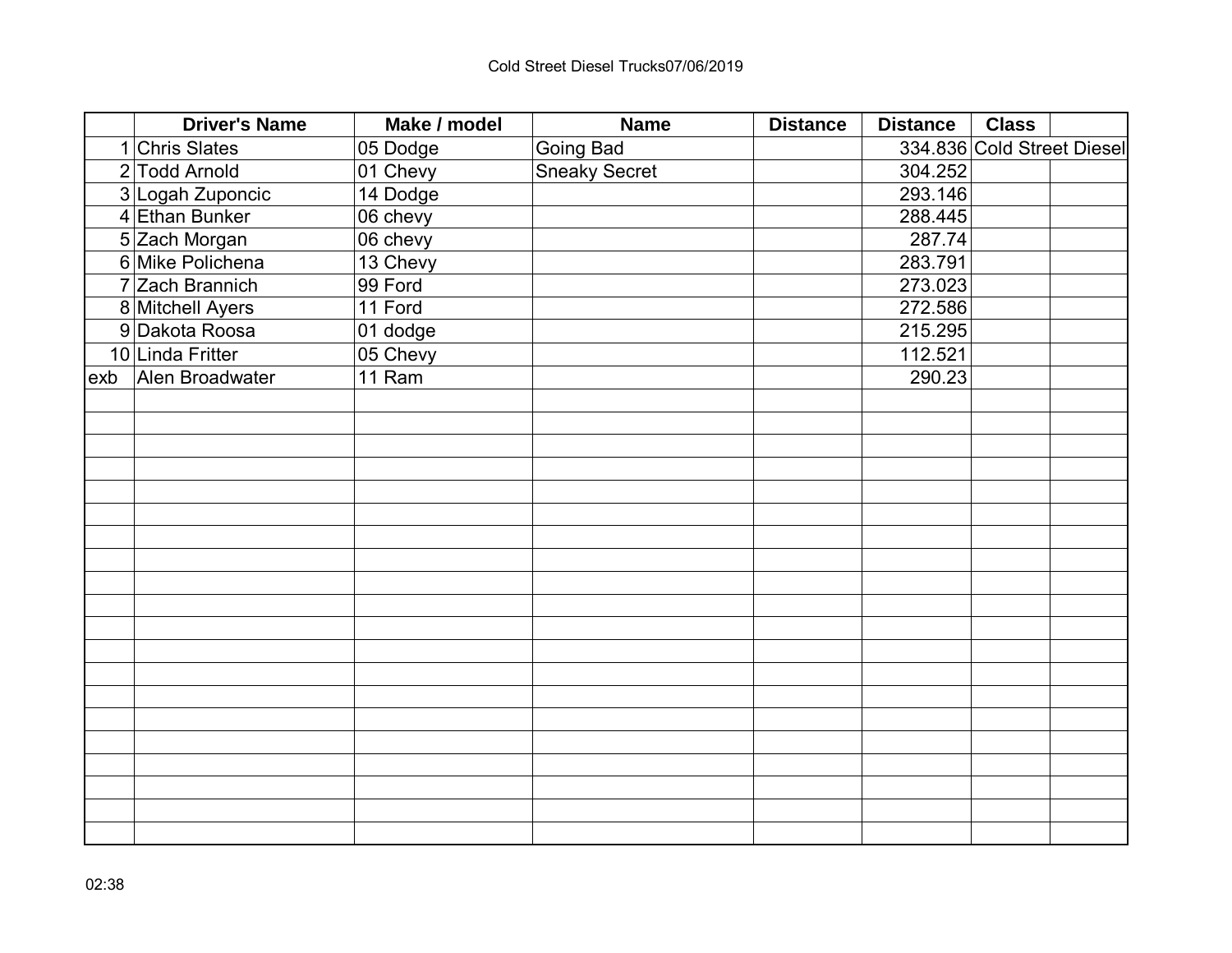## Hot Street Diesel Trucks07/06/2019

| <b>Driver's Name</b> | Make / model | <b>Name</b> | <b>Distance</b> | <b>Distance</b> | <b>Class</b>              |  |
|----------------------|--------------|-------------|-----------------|-----------------|---------------------------|--|
| 1 Deamon Wintant     | ∣03 Ram      |             |                 |                 | 349.227 Hot Street Diesel |  |
| 2 Justin Zeigler     | ∣05 Ram      |             |                 | 332.951         |                           |  |
| 3 Steve Youn         | $15$ gmc     |             |                 | 293.598         |                           |  |
| $4$ Cody             | 11 dodge     |             |                 | 291.32          |                           |  |
| 5 Mike Smolen        | 98 Dodge     |             |                 | 286.864         |                           |  |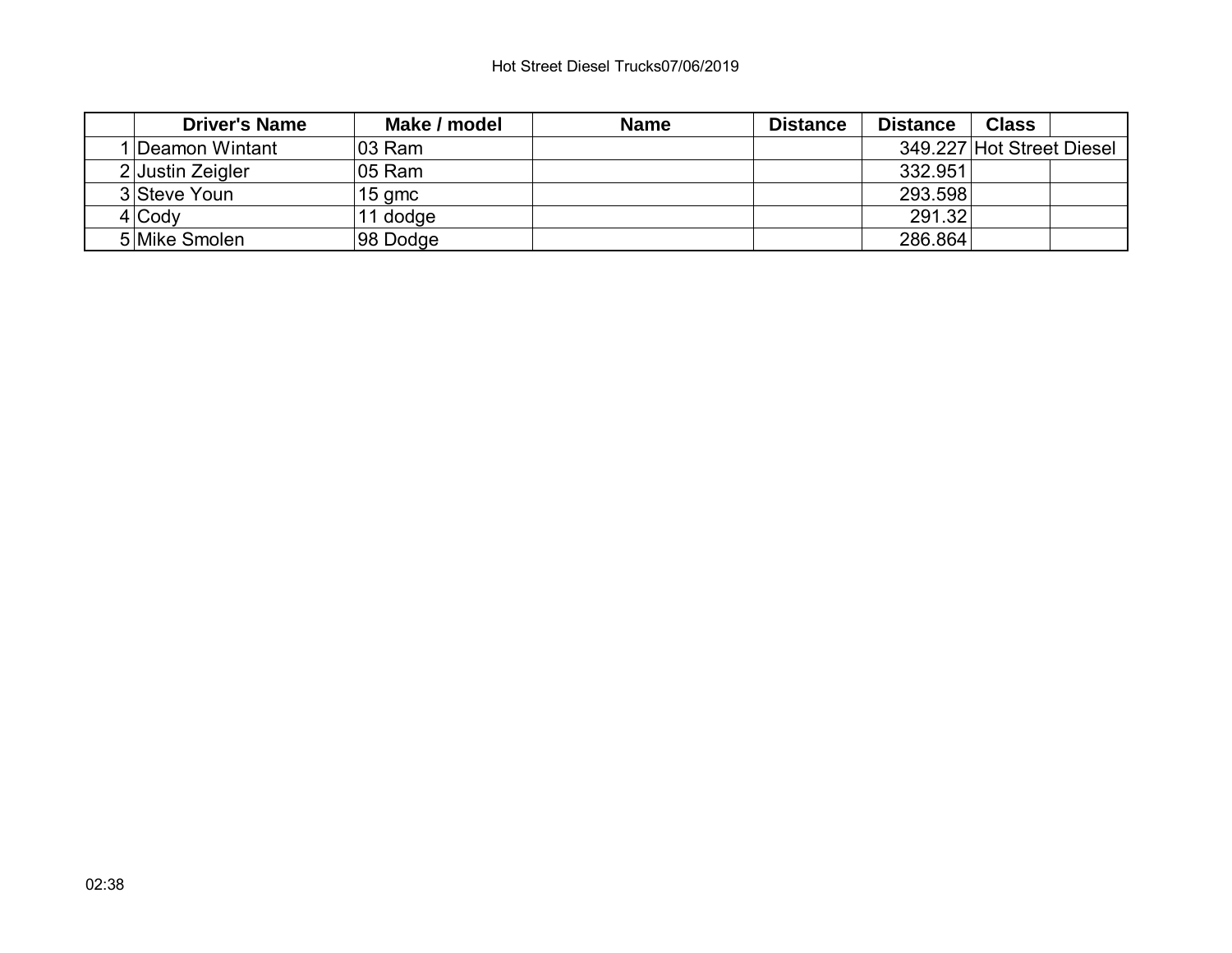| <b>Driver's Name</b> | <b>Make / Model</b> | <b>Name</b>                | <b>Distance</b> | <b>Distance</b> | <b>Class</b>             |  |
|----------------------|---------------------|----------------------------|-----------------|-----------------|--------------------------|--|
| I Mark Petros        | 75 Dodge            | <b>Public Enemy</b>        |                 |                 | 308.317 Super Street Gas |  |
| 2 Don Fair           | 78 Chevy            | <b>Fair Warning</b>        |                 | 307.56          |                          |  |
| 3 Mike Lockwood      | 82 Chevy            | <b>Back N Black</b>        |                 | 300.903         |                          |  |
| 4 Ethan Robbins      | <b>1978 Ford</b>    | Outta Control              |                 | 299.097         |                          |  |
| 5 Jimmy Hrapczak     | 78 Chevy            | <b>Slightly Twisted II</b> |                 | 299.078         |                          |  |
| 6 Carl Barnhart      | <b>1970 Ford</b>    | Mid-Life Crisis            |                 | 297.338         |                          |  |
| 7 Ray Unger          | 85 Chevy            | Ungertaker                 |                 | 296.656         |                          |  |
| 8 Matt Moser         | 76 Ford             | Marwood Express            |                 | 295.743         |                          |  |
| 9 Gary Millhorn      | 87 Ford             | Twisted                    |                 | 289.585         |                          |  |
| 10 Bobbi Jo Duke     | 84 Chevy            | Driving Miss Daisy         |                 | 288.371         |                          |  |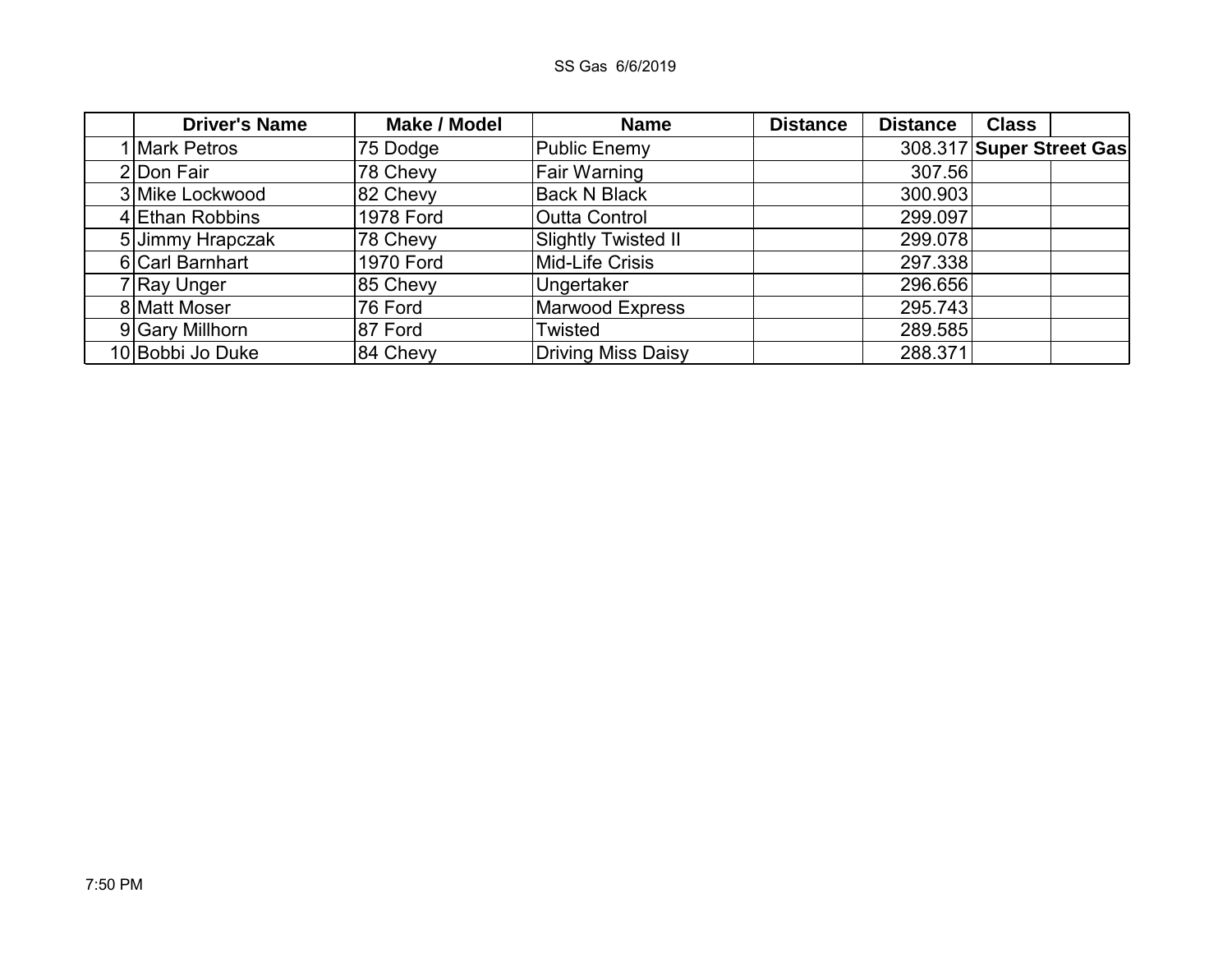| <b>Driver's Name</b>   | <b>Make / Model</b> | <b>Name</b>              | <b>Distance</b> | <b>Distance</b> | <b>Class</b>             |  |
|------------------------|---------------------|--------------------------|-----------------|-----------------|--------------------------|--|
| <b>Branden Defrank</b> | 2003 GMC            | DeFrank & Son Autobody   |                 |                 | 308.02 2.5 Diesel Trucks |  |
| 2 Chris Baer           | 2006 Dodge          | The Rowdy Ram            |                 | 299.821         |                          |  |
| 3 Jill Heining         | 05 Chevy            | Daddy Money              |                 | 299.604         |                          |  |
| 4 Dale Bennett         | 2004 Chevy          | <b>Social Security</b>   |                 | 296.835         |                          |  |
| 5 John Harrison        | 1998 Ram            | <b>Bulls Eye</b>         |                 | 296.341         |                          |  |
| 6 Jeremy Davis         | 2006 Dodge          | Straight of the Farm     |                 | 296.246         |                          |  |
| 7 Aaron Kopta          | <b>2004 Ford</b>    | <b>Rusty Hooker</b>      |                 | 292.021         |                          |  |
| 8 Matt Harrison        | 06 Ford             | <b>General Nightmare</b> |                 | 290.115         |                          |  |
| 9 Justin Zeigler       | 05 Ram              | Going BAD                |                 | 288.54          |                          |  |
| 10 Scott Ziegler       | 2004 Dodge          | Delinquent               |                 | 288.054         |                          |  |
| 11 Jimmy Hawn          | 06 Ram              | No Cents Left            |                 | 287.122         |                          |  |
| 12 Terry Roberts       | 2007 Chevy          | <b>Blackout</b>          |                 | 286.213         |                          |  |
| 13 Jake Kreihoff       | 10 dodge            |                          |                 | 253.435         |                          |  |
| 14 Brian Miller        | 2006 GMC            | Maroon                   |                 | 246.627         |                          |  |
| 15 Dylan Lettie        | 05 Dodge            | Gray                     |                 | 188.12          |                          |  |
| 16 Ron King            | 04 Ford             | The Problem Child        |                 | 128.872         |                          |  |
|                        |                     |                          |                 |                 |                          |  |
|                        |                     |                          |                 |                 |                          |  |
|                        |                     |                          |                 |                 |                          |  |
|                        |                     |                          |                 |                 |                          |  |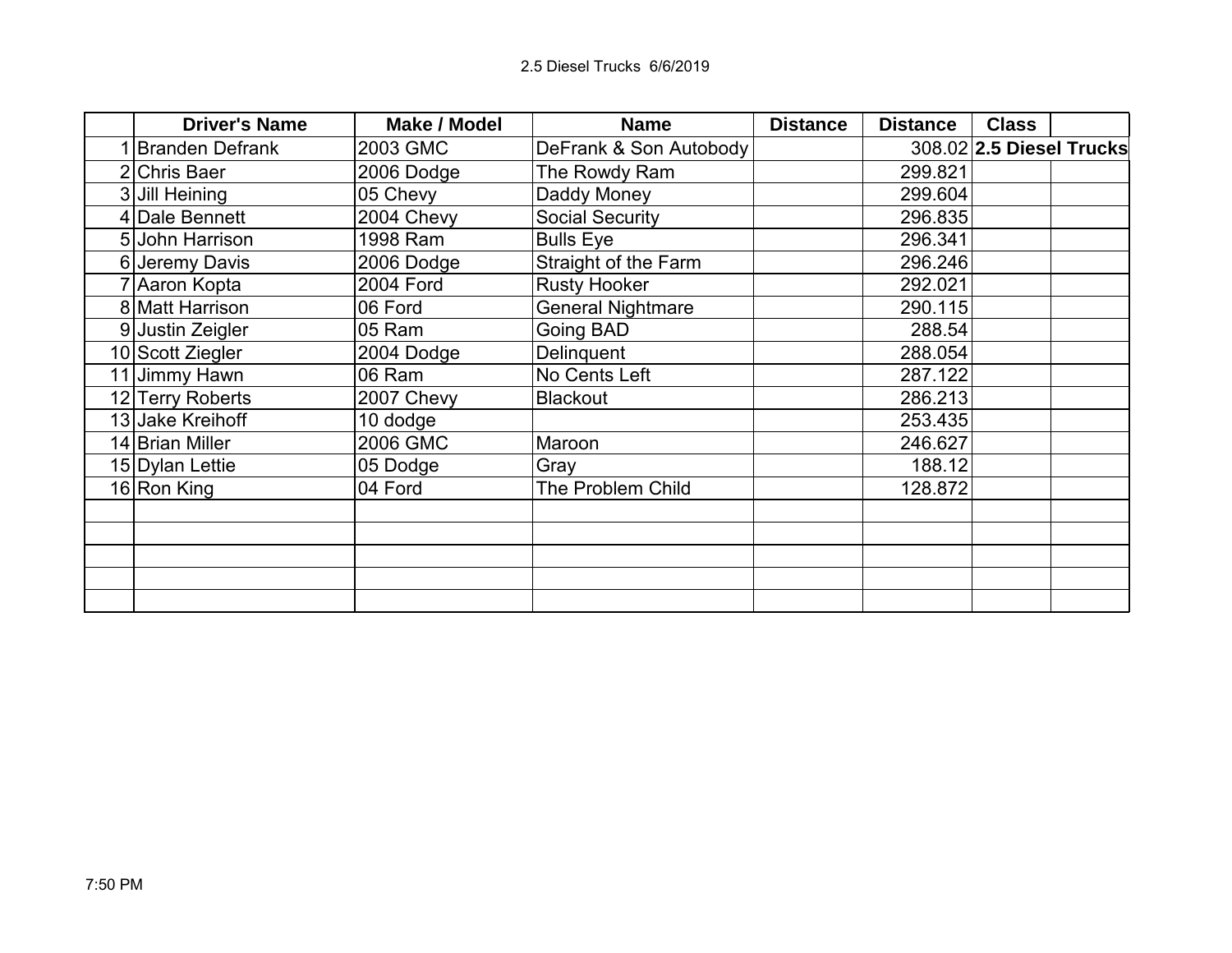| <b>Driver's Name</b> | Make / model          | <b>Name</b>              | <b>Distance</b> | <b>Distance</b> | <b>Class</b>              |  |
|----------------------|-----------------------|--------------------------|-----------------|-----------------|---------------------------|--|
| 1 David Spillman     | JD                    | <b>Smokin Ace</b>        |                 |                 | 319.227 Classic Super Std |  |
| 2 Allen Heasley      | Farmall               | Tin Man                  |                 | 316.505         |                           |  |
| 3 John Stanley       | JD                    | <b>Green Broke Deere</b> |                 | 314.746         |                           |  |
| 4 Matt Spillman      | <b>JD 4520</b>        | <b>Shell Shocked</b>     |                 | 311.387         |                           |  |
| 5 Michael Page       | JD                    | Demonstrator             |                 | 308.897         |                           |  |
| 6 Jack Giulitto      | IH 966                | <b>Buckeye Binder</b>    |                 | 307.854         |                           |  |
| 7 Corey Stollar      | JD                    | Iron Deere               |                 | 305.777         |                           |  |
| 8 ChuckPalmer        | JD                    | <b>First Due</b>         |                 | 302.751         |                           |  |
| 9 Josh Aegerter      | IH 1206               | <b>Red Edge</b>          |                 | 302.196         |                           |  |
| 10 Jason Pitts       | <b>Allis Chalmers</b> |                          |                 | 299.885         |                           |  |
| 11 Tucker Urban      | AC 220                |                          |                 | 296.404         |                           |  |
| 12 Steven Rudibaugh  | МM                    | Mo-Ta-Go                 |                 | 261.574         |                           |  |
| 13 John Rose         | <b>Allis Chalmers</b> | <b>Slutty Allis</b>      |                 | 227.811         |                           |  |
| 14 Brain Voytek      | JD                    |                          |                 | 153.542         |                           |  |
|                      |                       |                          |                 |                 |                           |  |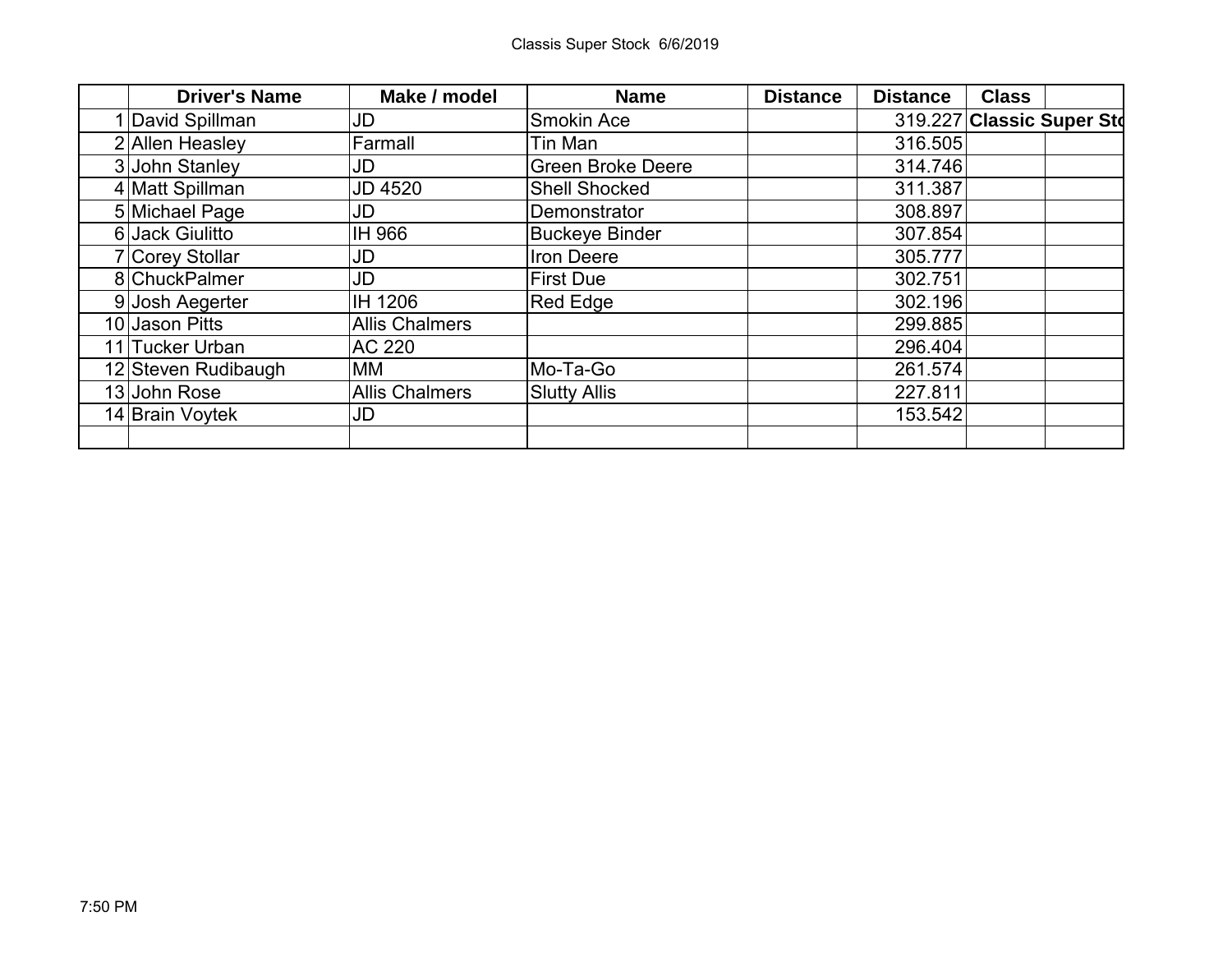| <b>Driver's Name</b> | Make / model | <b>Name</b>      | <b>Distance</b> | <b>Distance</b> | <b>Class</b>              |  |
|----------------------|--------------|------------------|-----------------|-----------------|---------------------------|--|
| <b>Ted Crea</b>      | 89 Mack      | Ditch Digger     |                 |                 | 298.979 Street Semis Cold |  |
| 2 Matt Gabriel       | 87 PTRB      | Garfield         |                 | 287.669.        |                           |  |
| 3 Wyatt Novak        | 86 Mack      | Money fo Nothing |                 | 249.841         |                           |  |
| 4 Mike Adams         |              |                  |                 | 234.604         |                           |  |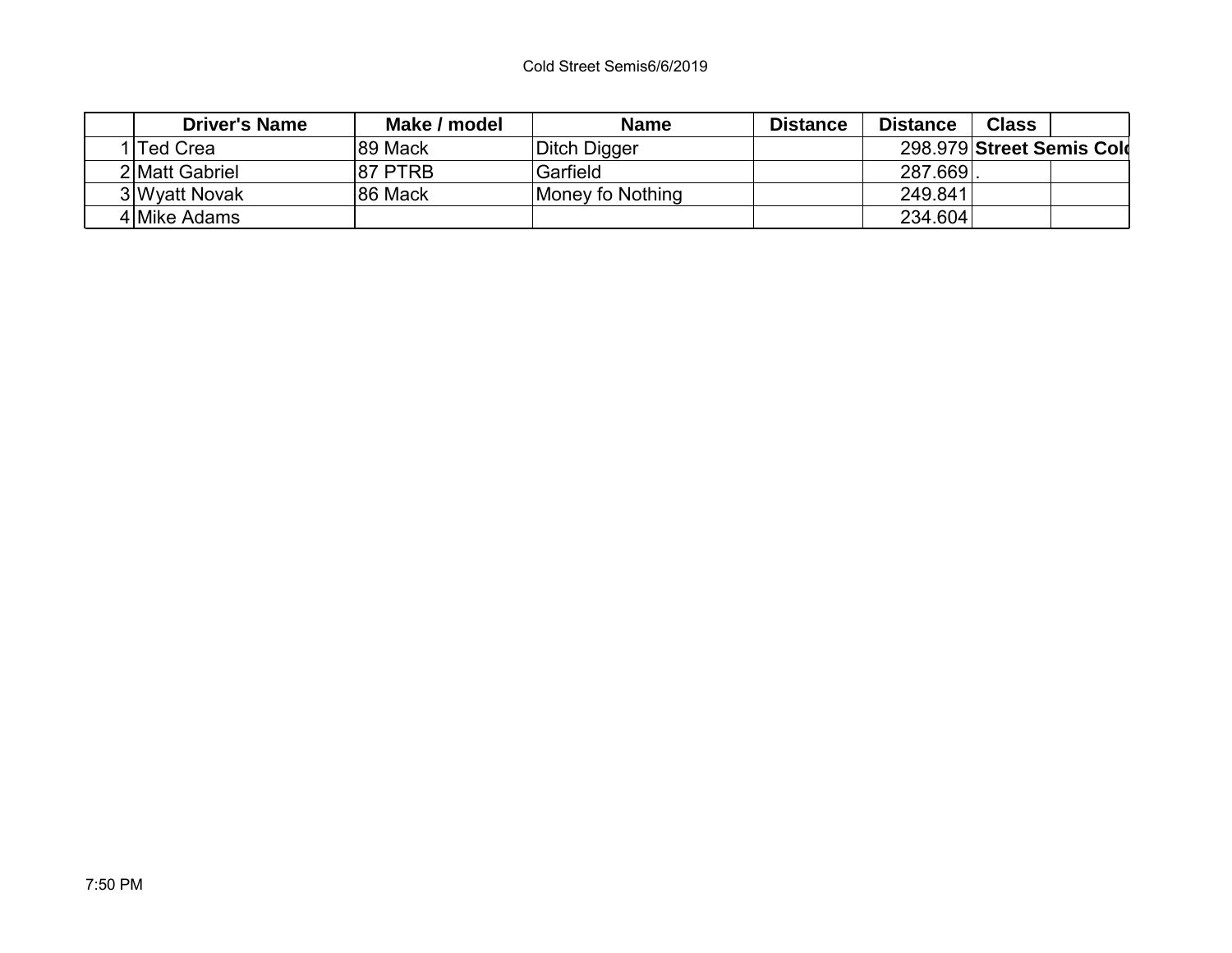| <b>Driver's Name</b> | Make / model    | <b>Name</b>    | <b>Distance</b> | <b>Distance</b> | <b>Class</b>             |  |
|----------------------|-----------------|----------------|-----------------|-----------------|--------------------------|--|
| I Mike Ostetrico     | ∣94 Ptrb        |                |                 |                 | 314.365 Street Semis Hot |  |
| 2 Jim August         | 101 PTRB        |                |                 | 310.553         |                          |  |
| 3 Kevin Lautanen     | ∣99 Pete        |                |                 | 300.112         |                          |  |
| 4 Gregg ReFalko      | 89 Mac          | lMaroon.       |                 | 296.834         |                          |  |
| 5 Marcus Ballentine  | 94 KW           | Always Thinkin |                 | 293.941         |                          |  |
| 6 Willy Scheanon     | 85 Freightliner | Jaws           |                 | 279.246         |                          |  |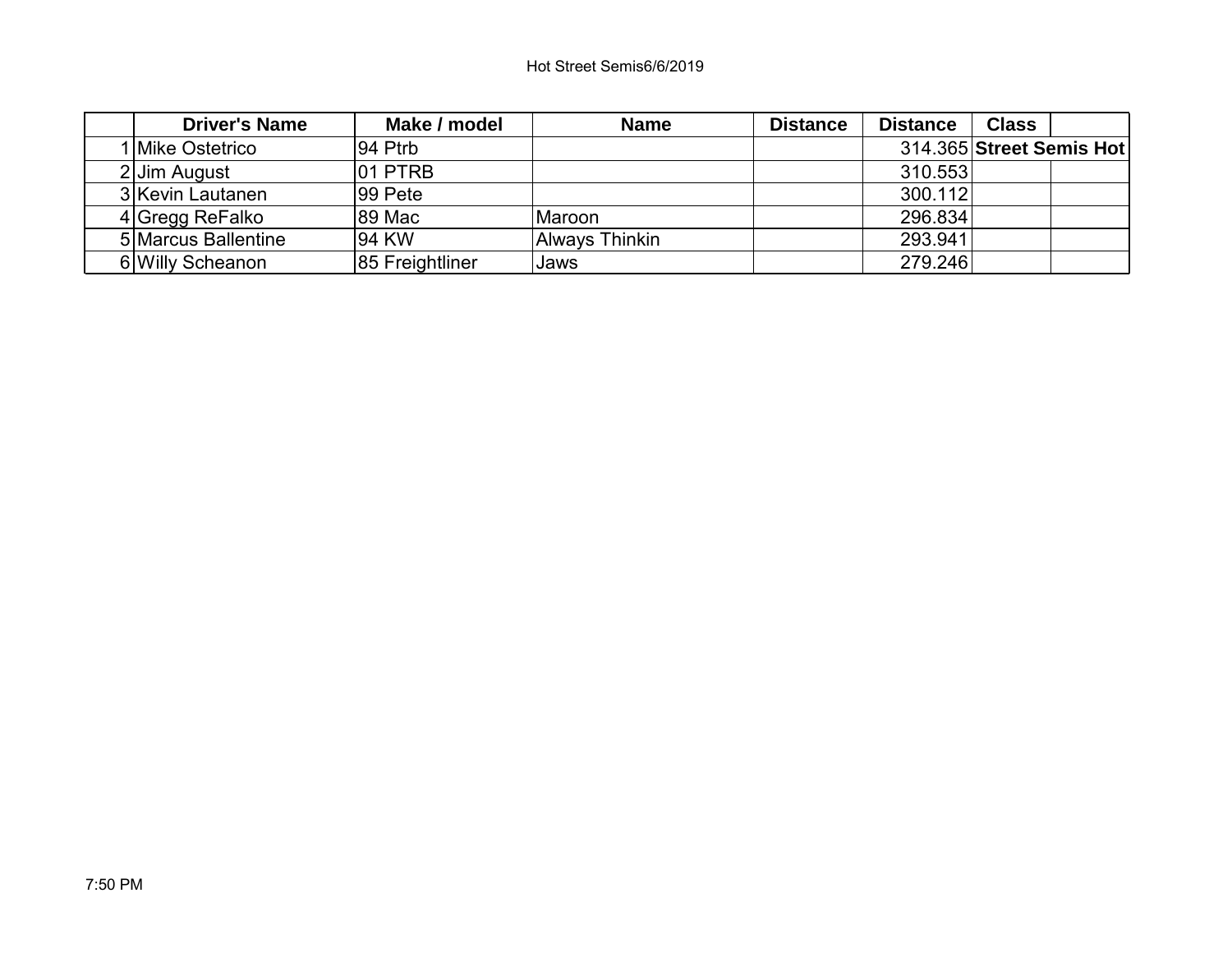| <b>Driver's Name</b> | <b>Make / Model</b>   | <b>Name</b>               | <b>Distance</b> | <b>Distance</b> | <b>Class</b>       |
|----------------------|-----------------------|---------------------------|-----------------|-----------------|--------------------|
| 1 Louis Roy          | IH 706                | Mad Jack                  |                 |                 | 322.942 Hot Rod V8 |
| $2$ John Roy         | Mini-Moline           | <b>Never Satisifed</b>    |                 | 312.926         |                    |
| 3 Kevin McIntire     | Case 600              | <b>High Dollar Hooker</b> |                 | 310.145         |                    |
| 4 Tim Dayton         | 57 Cockshutt 40       | <b>Blue Thunder</b>       |                 | 309.384         |                    |
| 5 John Pitts         | <b>AC D-17</b>        | <b>Outlaw Alice</b>       |                 | 309.282         |                    |
| 6 Tom Best           | Farmall 400           | <b>Resurrected Red</b>    |                 | 309.251         |                    |
| 7 Dean Kibbler       | 57 Case 600           | <b>Good Vibrations</b>    |                 | 308.07          |                    |
| 8 Michael Palmer     | Cockshutt             | Ba-Zinga                  |                 | 307.21          |                    |
| 9 Tim Hawk           | John Deere            | <b>Darkside Deere</b>     |                 | 306.792         |                    |
| 10 Oscar Trbovich    | 56 Farmall            | <b>Freaky Farmall</b>     |                 | 306.432         |                    |
| 11 Tom Janoski       | Mini Mo (Chevy)       | Ole Yellow                |                 | 305.228         |                    |
| 12 Scott Peterman    | MM 445                | <b>Poor Decisions</b>     |                 | 305.095         |                    |
| 13 Mike Janoski      | IH 666                | <b>Bowtie Binder</b>      |                 | 304.454         |                    |
| 14 Leslie Pitts      | 1956 JD               | Doe Chaser                |                 | 303.349         |                    |
| 15 Josh Sindlinger   | <b>Ford 500</b>       | Ripped Up                 |                 | 301.328         |                    |
| 16 Dino Guerrieri    | <b>JD 4020</b>        | The Green Reaper          |                 | 300.7           |                    |
| 17 Paul Bowser       | Case 930              | The Tire Man              |                 | 294.784         |                    |
| 18 Jim Nugent        | 1972 Oliver 1850      | Wired                     |                 | 292.661         |                    |
| 19 Mike Clapper      | <b>Ford Commander</b> | The Blue Binder           |                 | 289.539         |                    |
| 20 Dennis Moose      | 88 Oliver             | Row Crop Runner           |                 | 283.876         |                    |
| 21 John Roy          | <b>Farmall M</b>      | TheRoy Toy                |                 | 43.356          |                    |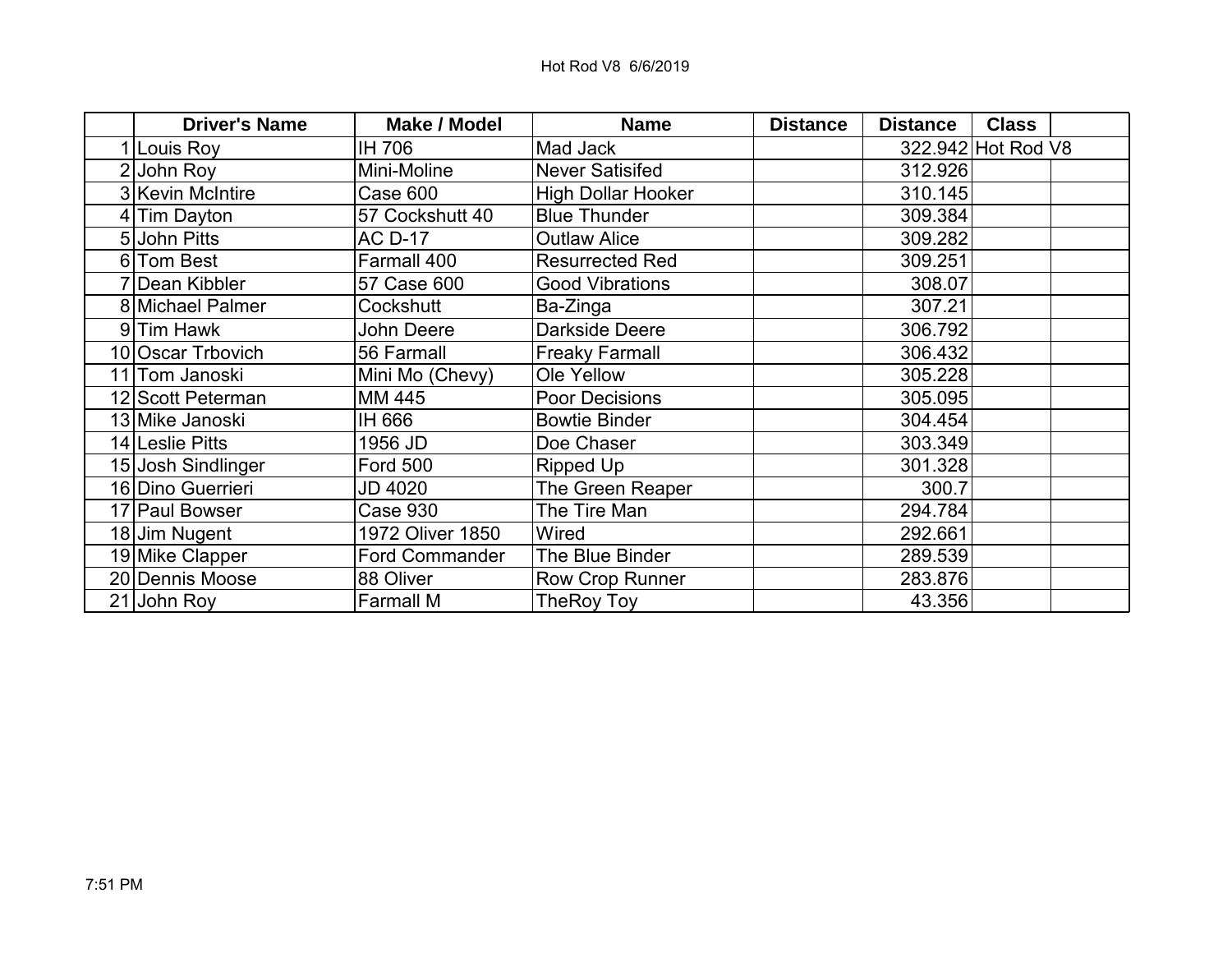| <b>Driver's Name</b> | <b>Make / Model</b> | <b>Name</b>                 | <b>Distance</b> | <b>Distance</b> | <b>Class</b>      |  |
|----------------------|---------------------|-----------------------------|-----------------|-----------------|-------------------|--|
| 1 Charlie Reckert    | Dodge               | <b>Aint Cheating Yet</b>    |                 |                 | 303.395 3.0Trucks |  |
| 2 Nick Shearer       | 1996 Dodge          | Joint Custody               |                 | 299.907         |                   |  |
| 3 John Humpe         | 2006 Chevy          | <b>Causing Trouble</b>      |                 | 299.144         |                   |  |
| 4 Hunter Snyder      | 1969 Chevy          | 300 & Change                |                 | 298.307         |                   |  |
| 5 Mark Andrews       | 2000 Dodge          | Public Enemy                |                 | 290.018         |                   |  |
| 6 Greg Young         | 2001 Dodge          | Patriot                     |                 | 289.373         |                   |  |
| 7 Calvin Logan       | 1996 Dodge          |                             |                 | 282.769         |                   |  |
| 8 Craig Stackhouse   | 1994 Ddge           | <b>Under New Management</b> |                 | 272.684         |                   |  |
| 9 John Savage        | 2005 Chevy          | Savage Beast                |                 | 268.419         |                   |  |
| 10 Jeremy Davis      | 2006 Dodge          | Straight of the Farm        |                 | 248.807         |                   |  |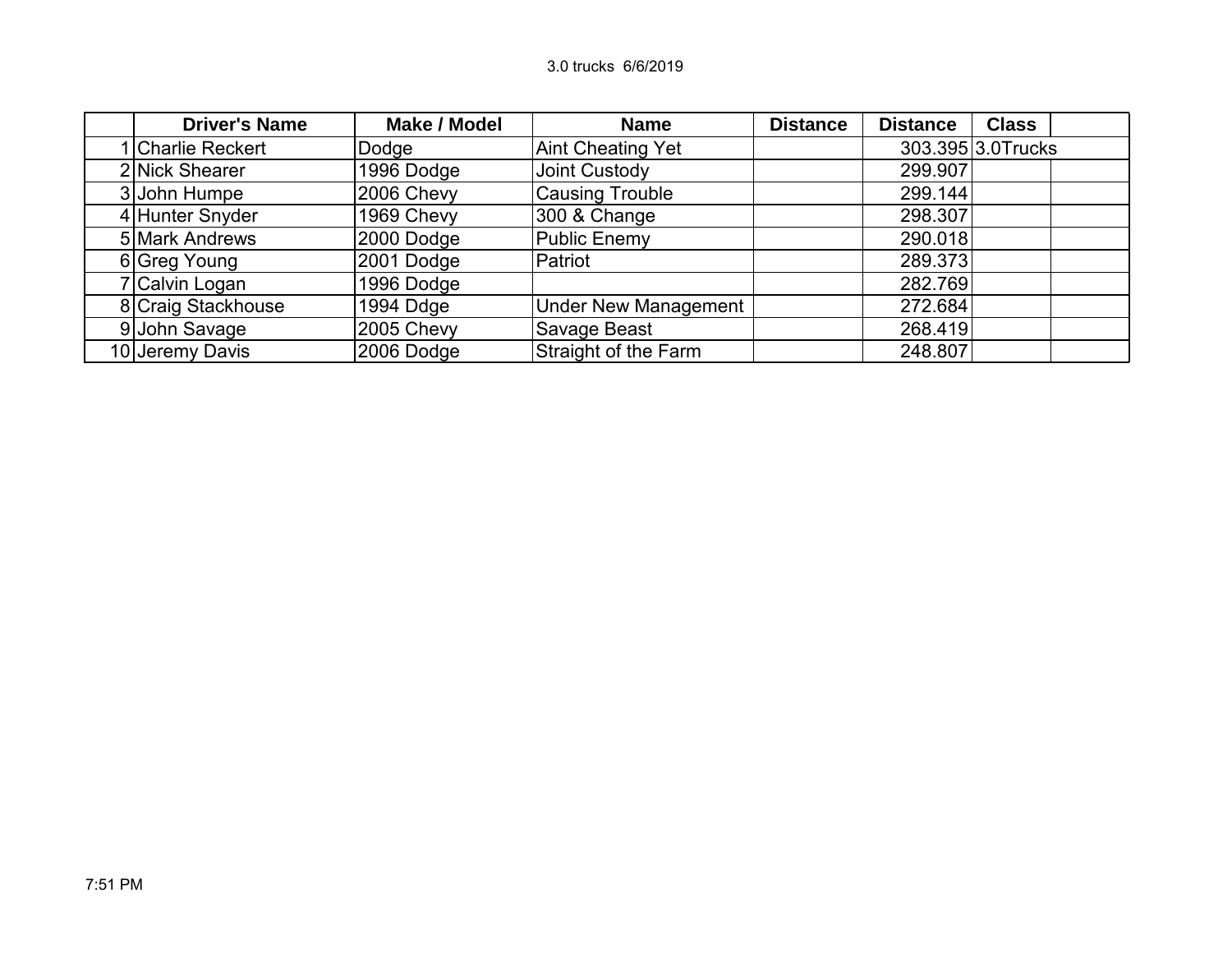| <b>Driver's Name</b> | Make / model | <b>Name</b>                  | <b>Distance</b> | <b>Distance</b> | <b>Class</b> |                            |
|----------------------|--------------|------------------------------|-----------------|-----------------|--------------|----------------------------|
| 1 Donny Pontones     | Case ih      |                              |                 |                 |              | 306.782 Limited Pro/ Super |
| 2 Greg Ferringer     | JD           | Smokin John                  |                 | 304.316         |              |                            |
| 3 Laine Jobe         | Ford 540     | Patience Of Jobe             |                 | 304.257         |              |                            |
| 4 Greg Ferringer     | JD           | Still Smokin'                |                 | 301.859         |              |                            |
| 5 Forest Kemp        | Ford         | Nightmare                    |                 | 299.62          |              |                            |
| 6 Scott Sanor        | ΙH           | The Red Stallion             |                 | 293.411         |              |                            |
| 7 Tim Pugliese       | 67 JD        | Deere Friend                 |                 | 289.632         |              |                            |
| 8 Jeff Solloy        | JD           | <b>Saturday Night Hooker</b> |                 | 281.552         |              |                            |
| 9 Brad McFarland     | JD           | Untamed                      |                 | 279.607         |              |                            |
| 10 Ross Martin       | 92 Case IH   | <b>Runnin Red Warrior</b>    |                 | 278.183         |              |                            |
| 11 Jim Swiontek      | JD           | <b>Buck Up</b>               |                 | 261.675         |              |                            |
| 12 John Kachurik     | ΙH           | Strugglin'                   |                 | 245.773         |              |                            |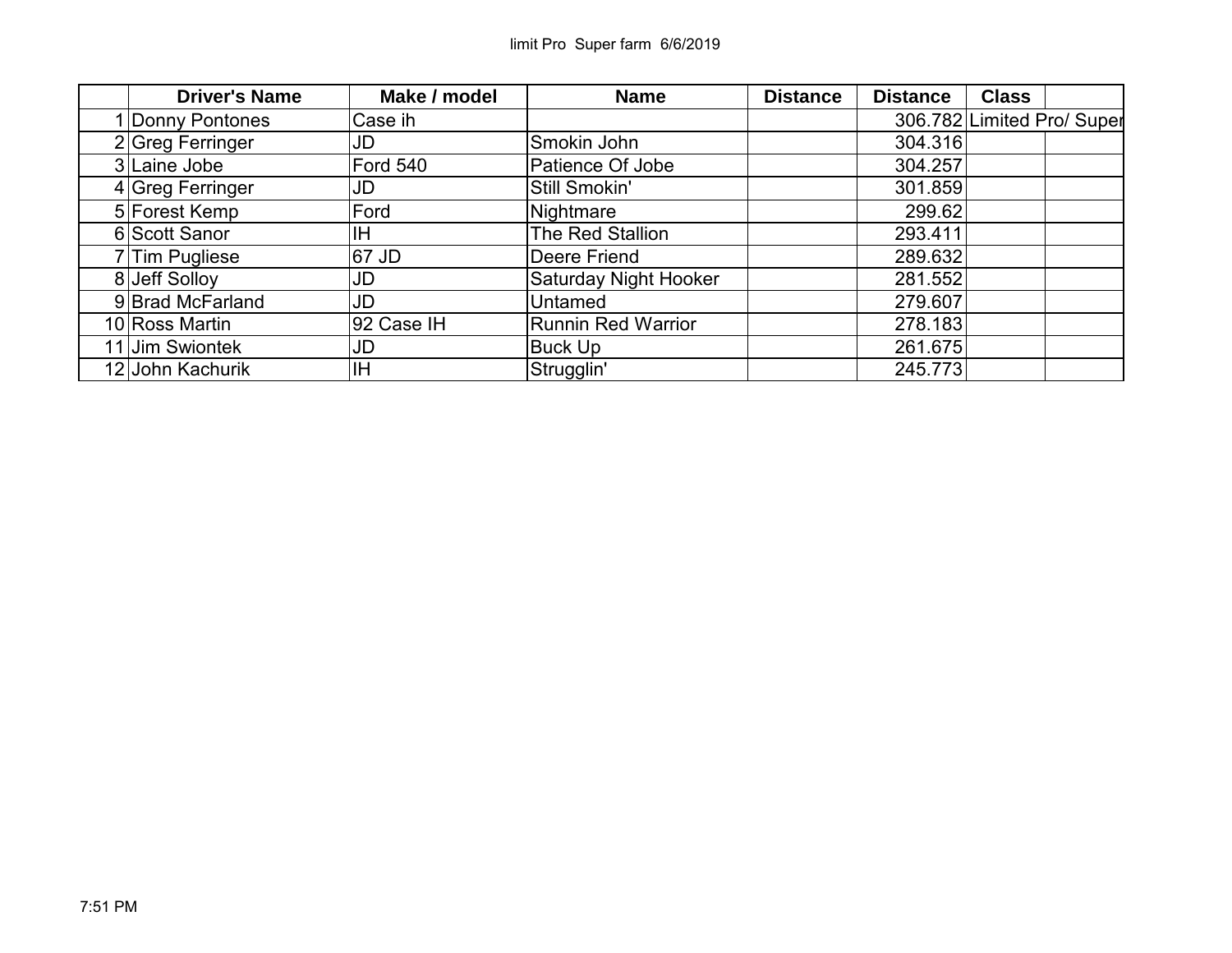| <b>Driver's Name</b> | Make / model | <b>Name</b>           | <b>Distance</b> | <b>Distance</b> | <b>Class</b> |
|----------------------|--------------|-----------------------|-----------------|-----------------|--------------|
| 1 Ted Crea           | 89 Mack      | <b>Ditch Digger</b>   |                 | 277.727 Semi    |              |
| 2 Davis Ballentine   | 94 KW        |                       |                 | 275.346         |              |
| 3 Wyatt Novak        | 86 Mack      | Money fo Nothing      |                 | 273.504         |              |
| 4 Mike Leonhardt     | 84 White     |                       |                 | 247.088         |              |
| 5 Bob Seabrook       |              |                       |                 | 240.202         |              |
| 6 Brandon Dauner     | IH           |                       |                 | 231.829         |              |
|                      |              |                       |                 |                 |              |
| 1 Marcus Ballentine  | <b>94 KW</b> | <b>Always Thinkin</b> |                 | 284.554         |              |
|                      |              |                       |                 |                 |              |
|                      |              |                       |                 |                 |              |
|                      |              |                       |                 |                 |              |
|                      |              |                       |                 |                 |              |
|                      |              |                       |                 |                 |              |
|                      |              |                       |                 |                 |              |
|                      |              |                       |                 |                 |              |
|                      |              |                       |                 |                 |              |
|                      |              |                       |                 |                 |              |
|                      |              |                       |                 |                 |              |
|                      |              |                       |                 |                 |              |
|                      |              |                       |                 |                 |              |
|                      |              |                       |                 |                 |              |
|                      |              |                       |                 |                 |              |
|                      |              |                       |                 |                 |              |
|                      |              |                       |                 |                 |              |
|                      |              |                       |                 |                 |              |
|                      |              |                       |                 |                 |              |
|                      |              |                       |                 |                 |              |
|                      |              |                       |                 |                 |              |
|                      |              |                       |                 |                 |              |
|                      |              |                       |                 |                 |              |
|                      |              |                       |                 |                 |              |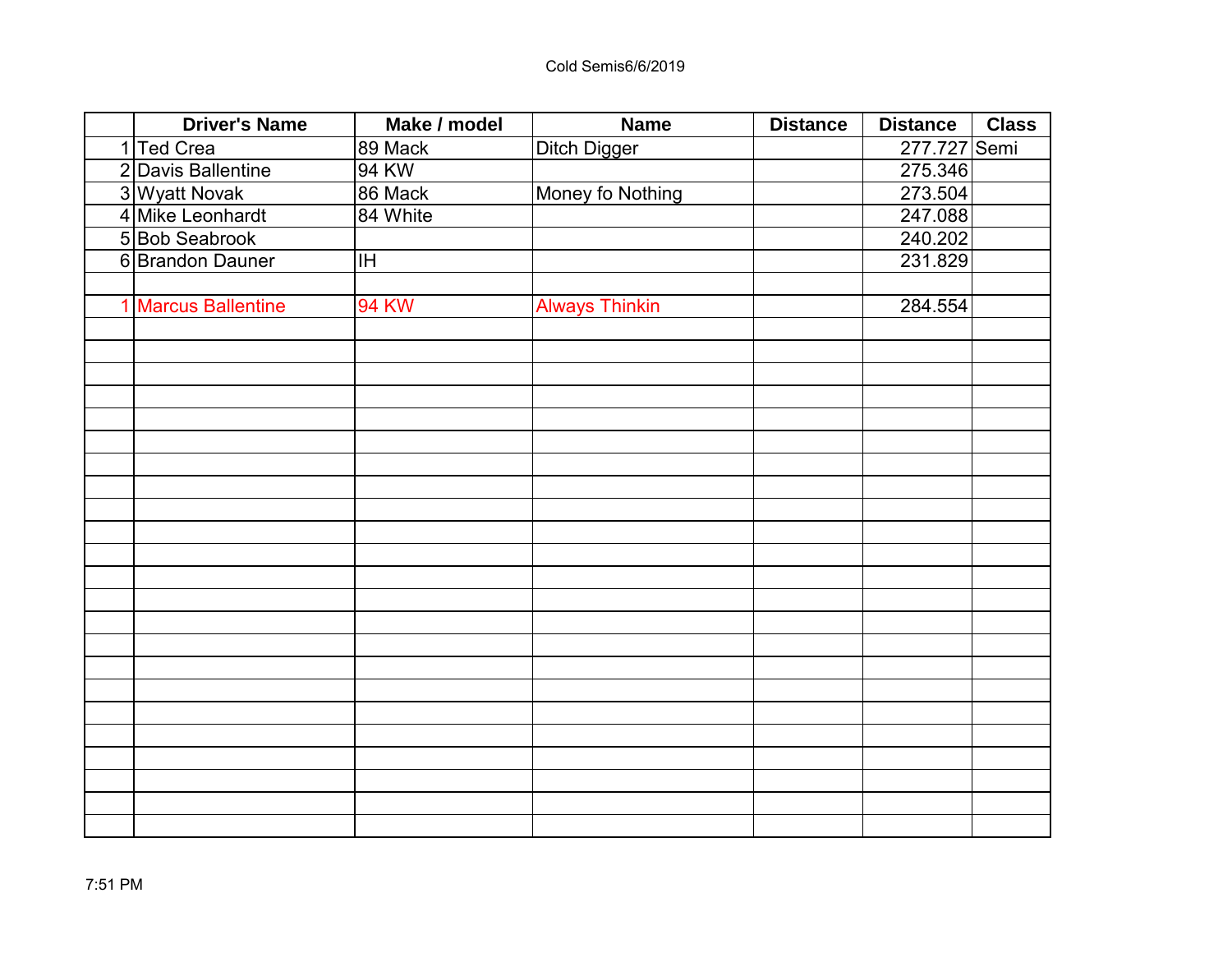| <b>Driver's Name</b> | Make / Model             | <b>Name</b>            | <b>Distance</b> | <b>Distance</b> | <b>Class</b> |                          |
|----------------------|--------------------------|------------------------|-----------------|-----------------|--------------|--------------------------|
| <b>Paul Stillman</b> | 1988 Dodge               | Playin' Games          |                 |                 |              | 291.895 45 Mod Gas Truck |
| $2$ Brn Shilling     | $ 2000$ Dodge            | All Shook Up           |                 | 286.203         |              |                          |
| 3 Tom Emery          | 1985 Chevy               | Neighbor's Complain    |                 | 280.554         |              |                          |
| 4 Nick Polka         | 1988 Chevy S-10          | <b>Little Twisted</b>  |                 | 274.568         |              |                          |
| 5 Jarrett Grimes     | 84 Chevy                 | <b>Truffle Shuffle</b> |                 | 274.522         |              |                          |
| 6 Rich Stewart       | <sup>⊥</sup> 1984 Toyota | <b>Nemesis</b>         |                 | 271.29          |              |                          |
| 7 Stoney Crissma     | 2005 Colorado            | Never Enough           |                 | 140.6           |              |                          |
| 8 Jeff Johnson Jr.   | 1992 Chevy S-10          | Diggin Deep            |                 | 68.9            |              |                          |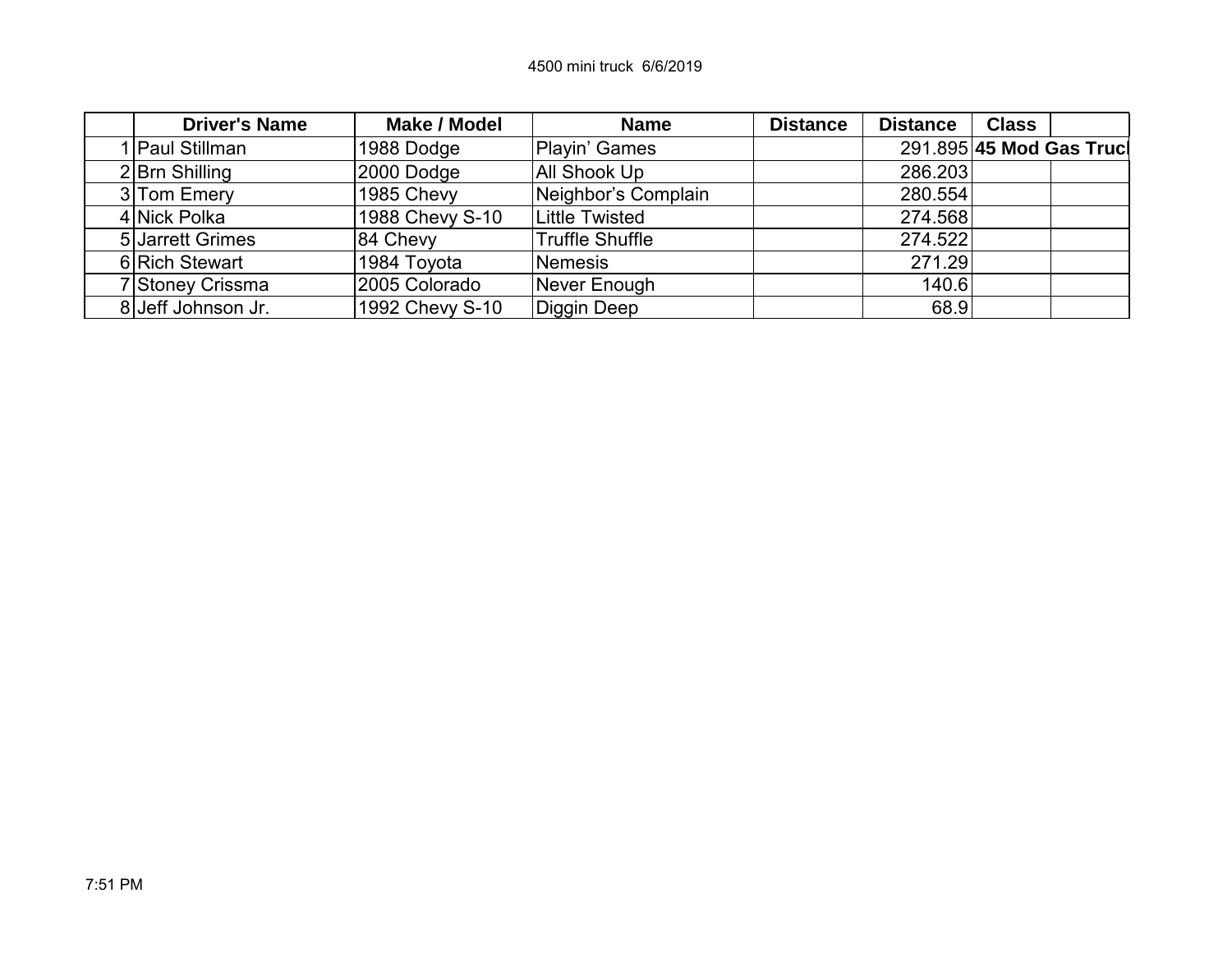| <b>Driver's Name</b> | <b>Make / Model</b>   | <b>Name</b>              | <b>Distance</b> | <b>Distance</b> | <b>Class</b> |                           |
|----------------------|-----------------------|--------------------------|-----------------|-----------------|--------------|---------------------------|
| David Spillman       | John Deere            | <b>Smokin Ace</b>        |                 |                 |              | 309.229 Classic Super Std |
| 2 Matt Spillman      | <b>JD 4520</b>        | <b>Shell Shocked</b>     |                 | 308.938         |              |                           |
| 3 Ryan Pollack       | John Deere            | <b>Green Broke Deere</b> |                 | 308.86          |              |                           |
| 4 Allen Heasley      | Farmall               | Tin Man                  |                 | 308.78          |              |                           |
| 5 Jon Jones          | International         | Lunatic Fringe           |                 | 307.365         |              |                           |
| 6 Jacob Rose         | <b>Allis-Chalmers</b> |                          |                 | 306.689         |              |                           |
| 7 Zack Jones         | International         | Survivor                 |                 | 305.481         |              |                           |
| 8 Tucker Urban       | Allis-Chalmers        |                          |                 | 304.132         |              |                           |
| 9 Michael Page       | John Deere            | The Demonstrator         |                 | 303.898         |              |                           |
| 10 Jason Pitts       | <b>Allis Chalmers</b> |                          |                 | 303.6           |              |                           |
| 11 Chuck Palmer      | John Deere            | <b>First Due</b>         |                 | 301.984         |              |                           |
| 12 Jeremiah Shipley  | Case 1070             | Young Gun                |                 | 300.817         |              |                           |
| 13 Jack Giulitto     | International         | <b>Buckeye Binder</b>    |                 | 300.378         |              |                           |
| 14 Corey Stollar     | John Deere            | Iron Deer                |                 | 299.994         |              |                           |
| 15 Josh Aegerter     | International         | <b>Red Edge</b>          |                 | 296.132         |              |                           |
| 16 Brain Voytek      | JD                    |                          |                 | 291.905         |              |                           |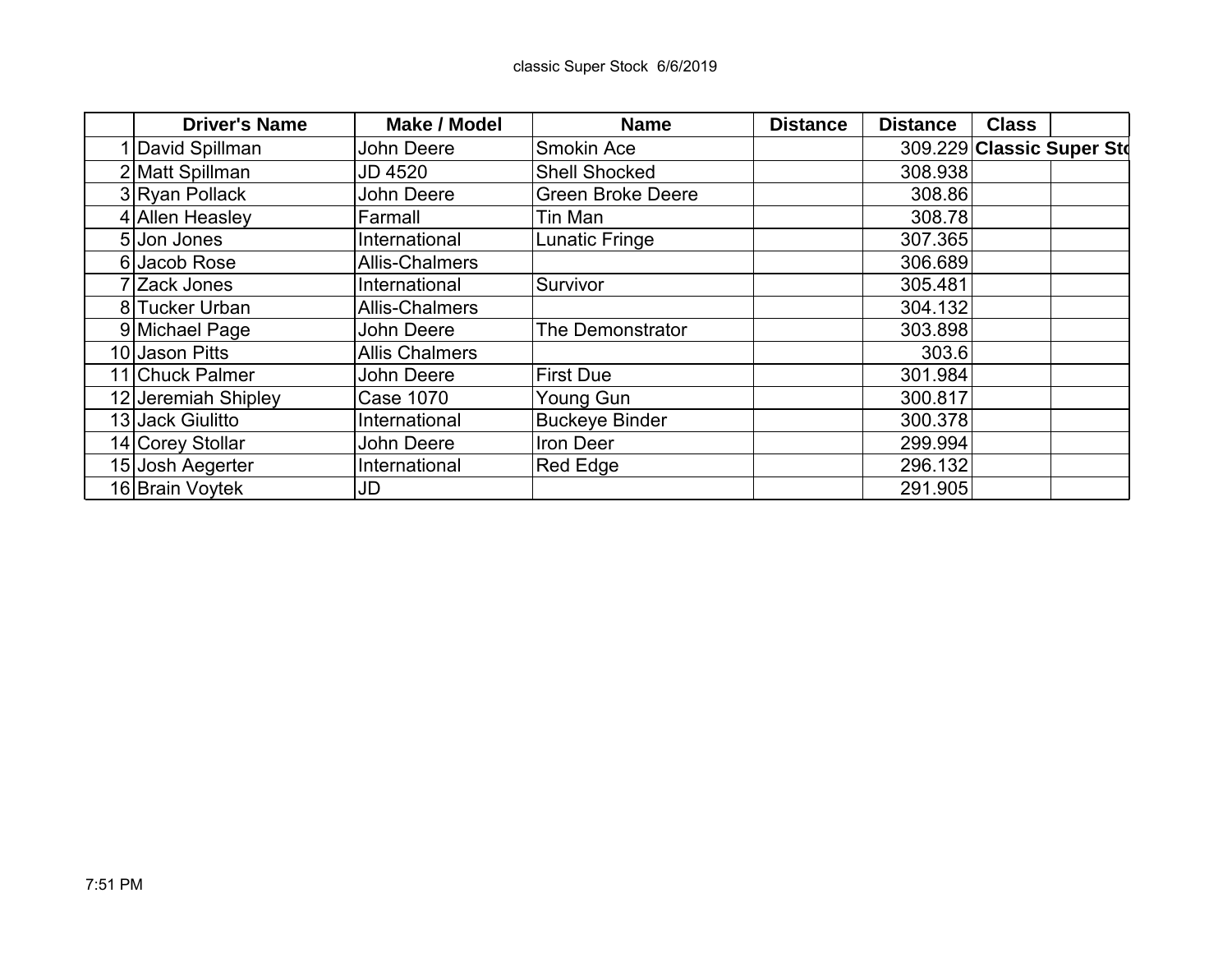| <b>Driver's Name</b> | Make / model | <b>Name</b>                | <b>Distance</b> | <b>Distance</b> | <b>Class</b>             |  |
|----------------------|--------------|----------------------------|-----------------|-----------------|--------------------------|--|
| 1 Don Fair           | 78 Chevy     | Fair Warning               |                 |                 | 308.636 Super Street Gas |  |
| 2 Mike Lockwood      | 82 Chevy     | <b>Back N Black</b>        |                 | 306.374         |                          |  |
| 3 Mark Petros        | 75 Dodge     | <b>Public Enemy</b>        |                 | 302.656         |                          |  |
| 4 Ethan Robbins      | 78 Ford      | <b>Outta Control</b>       |                 | 301.217         |                          |  |
| 5 Keith Hinchberge   | 71 Ford      | Green                      |                 | 300.914         |                          |  |
| 6 Ray Unger          | 85 Chevy     | Ungertaker                 |                 | 300.822         |                          |  |
| 7 Carl Barnhart      | 70 Ford      | Mid-Life Crisis            |                 | 298.953         |                          |  |
| 8 Gary Millhorn      | 87 Ford      | Twisted                    |                 | 293.262         |                          |  |
| 9 Jimmy Hrapczak     | 78 Chevy     | <b>Slightly Twisted II</b> |                 | 291.653         |                          |  |
| 10 Bobbi Jo Duke     | 84 Chevy     | <b>Driving Miss Daisy</b>  |                 | 290.966         |                          |  |
| 11 Matt Moser        | 76 Ford      | <b>Marwood Express</b>     |                 | 289.754         |                          |  |
| 12 Keith Young       | 81 GMC       | Long Gone                  |                 | 265.551         |                          |  |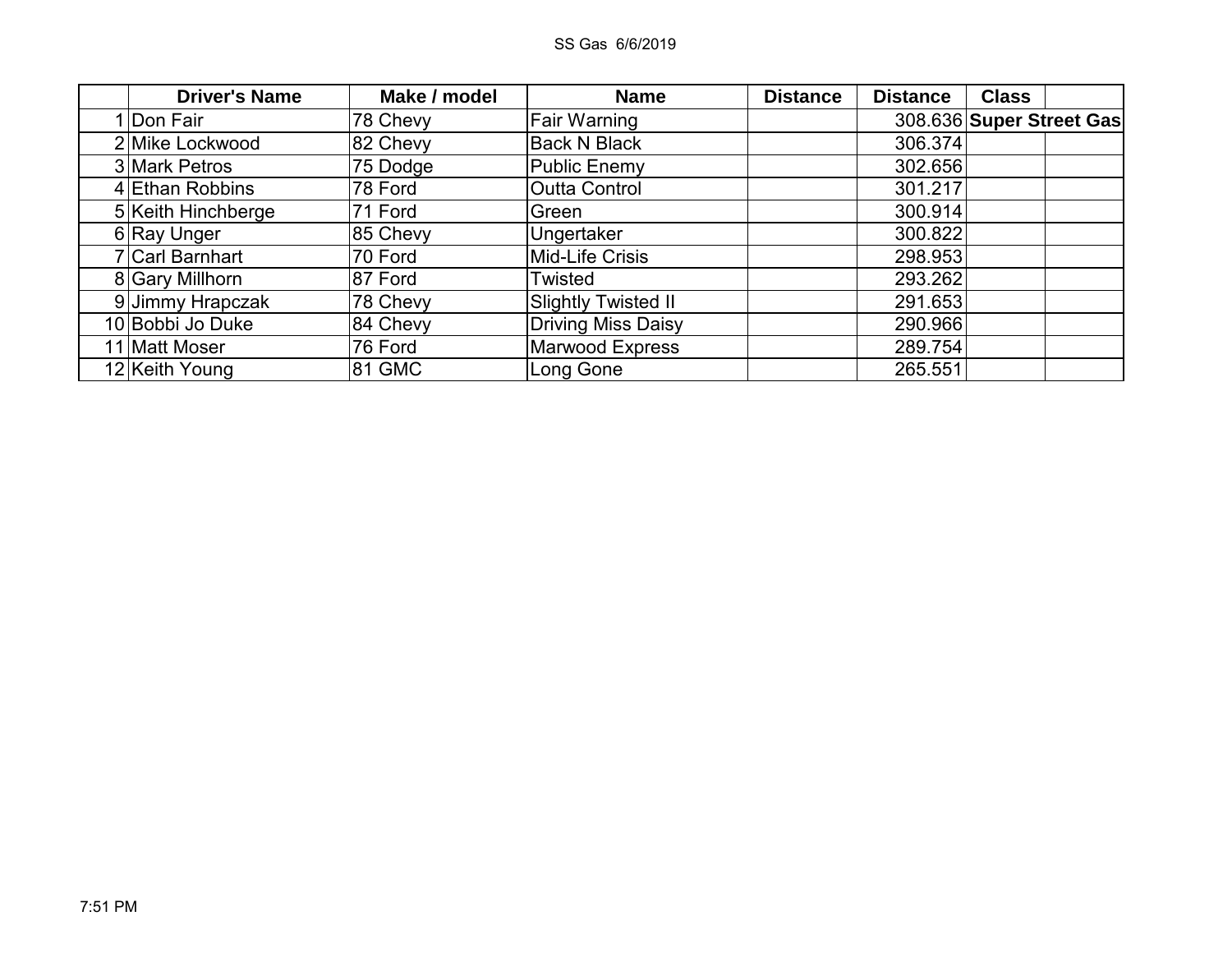| <b>Driver's Name</b>    | Make / model | <b>Name</b>              | <b>Distance</b> | <b>Distance</b> | <b>Class</b>     |
|-------------------------|--------------|--------------------------|-----------------|-----------------|------------------|
| Damon Winland           | 03 Ram       |                          |                 |                 | 326.812 Cold Str |
| 2 Scott Hinshaw         | 04 chevy     |                          |                 | 312.812         |                  |
| 3 Rob Nowell            | 98 Dodge     |                          |                 | 311.768         |                  |
| 4 Todd Arnold           |              |                          |                 | 301.144         |                  |
| 5 Greg Fritter          | 05 Chevy     |                          |                 | 295.237         |                  |
| 6 Colton Ruff           | 11 Ford      |                          |                 | 286.421         |                  |
| 7 Doug Wilson           | 03 ford      |                          |                 | 278.524         |                  |
| 8 Logah Zaponcic        | 14 Dodge     |                          |                 | 278.486         |                  |
| 9 Andrew Mill           | 07 Chevy     |                          |                 | 268.159         |                  |
| 10 Tom Allenbuigh       | 09 Dodge     |                          |                 | 263.69          |                  |
| 11 Chris Rinehart       | 13 Dodge     |                          |                 | 262.21          |                  |
| 12 Mitchell Ayers       | 11 Ford      |                          |                 | 261.588         |                  |
| 13 Bert Polichena       | 07 Ford      |                          |                 | 248.391         |                  |
| 14 Ben Ryan             | 1998 Dodge   | <b>The Green Bastard</b> |                 | 225.132         |                  |
| 15 johnathen strickland | 08 gmc       |                          |                 | 155.27          |                  |
| 16 Steven Sosnick       | 16 Ford      |                          |                 | 95.6            |                  |
|                         |              |                          |                 |                 |                  |
|                         |              |                          |                 |                 |                  |
|                         |              |                          |                 |                 |                  |
|                         |              |                          |                 |                 |                  |
|                         |              |                          |                 |                 |                  |
|                         |              |                          |                 |                 |                  |
|                         |              |                          |                 |                 |                  |
|                         |              |                          |                 |                 |                  |